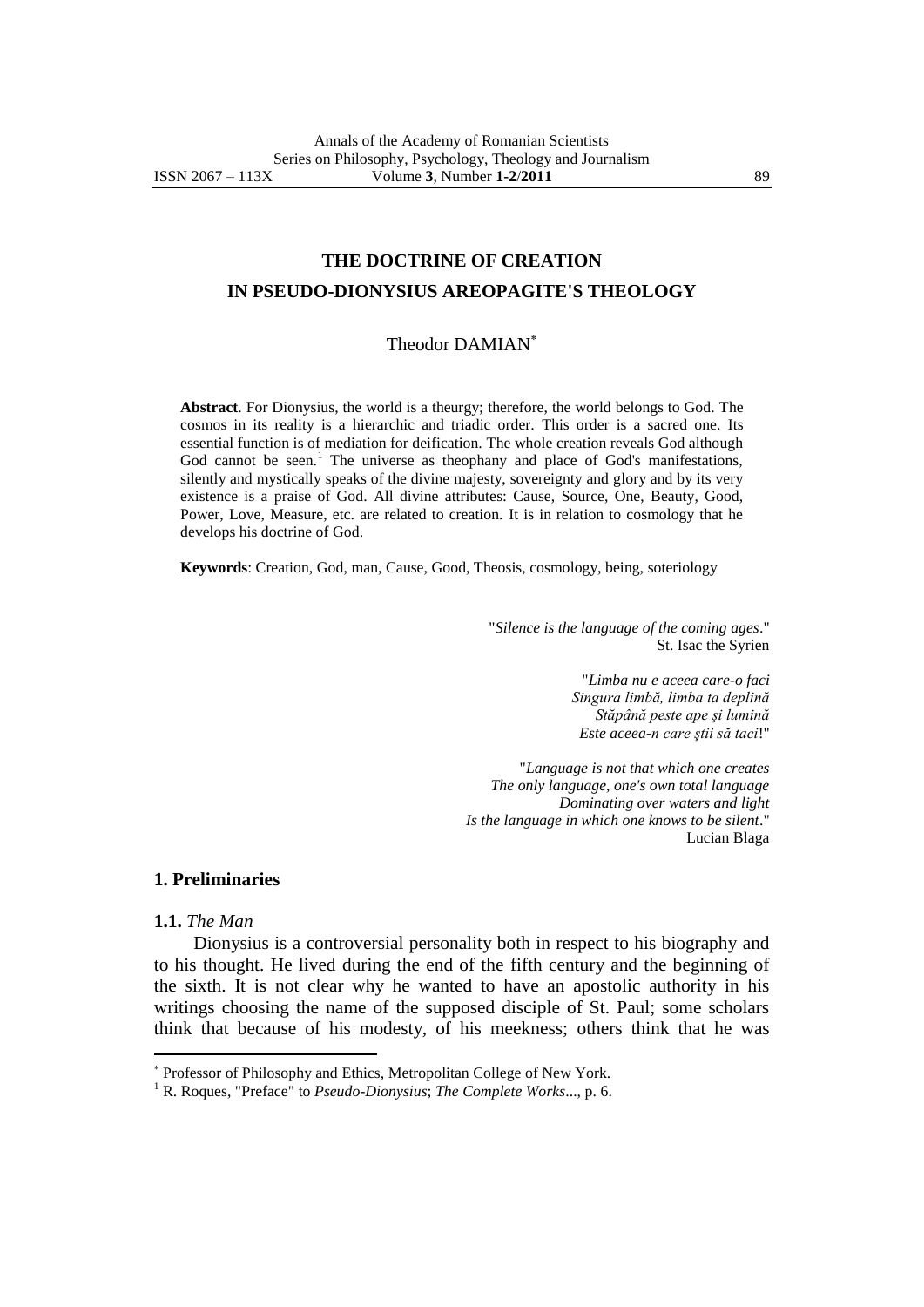conscious of the novelty and the boldness of his teaching and with this pseudoname, he wanted to prevent a marginalization of his writings or even a condemnation. Whatever the reason, he was very inspired in choosing the pseudo-name.

Here we have one of the explanations for the reason of his pseudonimity: it is said that he was "un de ces chrétiens platonisants, un élève, peut-être un ami de Proclus, aussi fervent dans sa croyance religieuse que fidéle à ses doctrines philosophiques, excité par le désir de pacifier son âme en mettant d'accord sa foi et sa raison, concu la pensée chimérique, mais noble dans sa naïveté, de pacifier du même coup le monde intellectuel de son temps, et il écrivit les livres que nous avons étudiés.<sup>"1</sup>

It was the medieval humanist Lorenzo Valla who first raised the problem of the authenticity of Dionysius' name. Valla was followed in his affirmations by Erasmus of Rotterdam and other scholars, especially from the Protestant Tradition. An important point that leads to the denial of his identity is the fact that Dionysius and his works were not mentioned by the Early Church Fathers, theologians or historians.

There were many attempts to identify Dionysius with several authors of the first christian centuries. Perhaps the most recent one is that of Gh. Dragulin and Augustin Gh. Dragulin who, on the basis of a comparative theological and historical study, thinks that Dionysius Pseudo-Areopagite was, in fact, Dionysius Exiguus.<sup>2</sup>

There is no doubt about the Platonic and neoplatonic influences in Dionysius' writings. As the quotation from L. Montet indicates, Dionysius is supposed to have been a friend or disciple of Proclus. The philosophical influences he received from outside the Church are most visible in the general pattern of his understanding of creation and existence as descent and return. However, he was not the only Christian writer influenced by the Greek philosophy. Origen himself was considered to be even a founder of neoplatonism.<sup>3</sup>

Dionysius had other influences from the Christian theology that preceded him. D. Rutledge, at this point, mentions especially St. Gregory of Nyssa.<sup>4</sup>

As for those who succeeded him, the Areopagite had the chance to be believed in his assumed identity and to enjoy a great authority and credit in the Church. An important, rather decisive contribution in his accreditation as a

 $1 R$ . Roques quotes L. Montet in his article on Pseudo-Dionysius in "Dictionnaire de Spiritualité ascétique et mystique", Vol. III, Beauchesne, Paris, 1957, col. 246.

<sup>2</sup> Pr. Dr. Gheorghe Drăgulin and Prof. Augustin Gh. Drăgulin, "Cercetări asupra operei lui Dionisie Exiguul şi îndeosebi asupra celei necunoscute până acum" ("Researches on the work of Dionysius Exiguus and especially on that unknown until now"), in *Mitropolia Olteniei*, Nr. 5, 1988, Craiova, pp. 24-68.

<sup>3</sup> See R.A. Greer in *Origen*, transl. and introd. by R.A. Greer, Preface by H.U. von Balthasar, Paulist Press, New York, 1979, p. 5.

<sup>4</sup> Dom Denys Rutledge, *Cosmic Theology, The Ecclesiastical Hierarchy of Pseudo-Denys: An Introduction*, Rutledge and Kegan Paul, London, 1964, p. 13.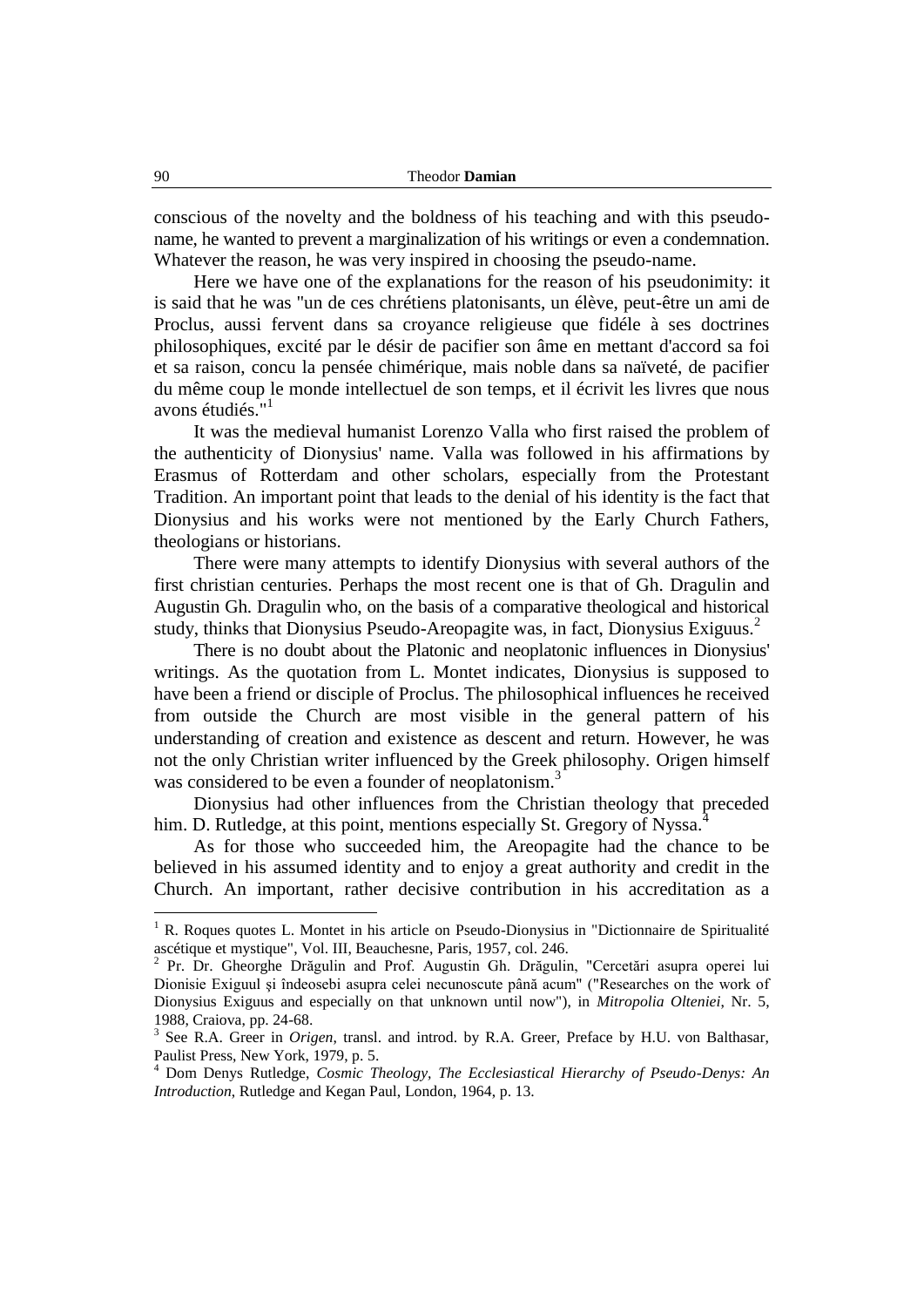theological authority had Maximus the Confessor who, as Olivier Clément says, "a su l' équilibrer par une tradition plus ancienne, progrement existentielle et par un sens aigu de la liberté personnelle et de sa tragédie."

Although it is said that he lacked greater accent on Christology and on the theology of love, these fields may not be the most developed by him but they are not marginal in his theological system. J. Leclercg says that "Dionysius' ideas were frequently abstract and had little basis in Sacred Scriptures<sup>12</sup>; however, Dionysius' writings contain not less than 1000 Scriptural quotations or references. For the amount of work we have from him, this is not little.

In order just to mention the great influence, at times overwhelming, Dionysius had on the Theology of the Church, I just reiterate J. Pelikan's information who said that only St. Thomas Aquinas quoted Dionysius 1700 times!<sup>3</sup>

### **1.2.** *Method*

 $\overline{a}$ 

The Cosmology of Dionysius encompasses a wealth of concepts. It refers to the divine paradigms, to the invisible and visible world, to the continuous creation of the world by its renewal in the framework of the divine Providence, it refers also to its final reintegration in the mystical communion with God.

In this paper, my focus will be on the visible world although I will have to make several references to the invisible world.

I will develop my presentation in the general framework of the Protology, Soteriology and Eschatology of Dionysius. These three general headings will relate to the Dionysian main cosmological structure, the Procession and the Return (through Purification, Illumination and Union). The Procession comes in the line of Protology and the Return in the lines of soteriology and Eschatology of Dionysius. The three general headings will be developed in sub-chapters and will give the structure to this paper.

As I mentioned above, Dionysius' thought often seems to be contradictory. Although I will make a few comments from time to time on that, however, it is not the purpose of this presentation to enter this domain. I will finish it with a few general conclusions.

 $1$  O. Clement, "Situation de la Parole Théologique selon la Tradition Orthodoxe", as a preface to the book of Christoas Yannaras, *De l'absence et de l'inconnaissance de Dieu*, Ed. du Cerf, Paris, 1971, p. 20.

<sup>&</sup>lt;sup>2</sup> See his introduction to *Pseudo-Dionysius, the Complete Works*, transl. by Colm Luibheid, foreword, notes, and translation collaboration by Paul Rorem, Preface by Rene Roques, introductions by Jaroslav Pelikan, Jean Leclercq and Karlfried Froelich, Paulist Press, New York, 1987, p. 31.

This is the book that I will use for this presentation in relation to Dionysius' works. My references to these works will be made under the following abbreviations: DN = *The Divine Names*; MT = *The Mystical Theology*; CH = *The Celestial Hierarchy*; EC = *The Ecclesiastical Hierarchy*; Ep. = *The Letters*.

<sup>3</sup> J. Pelikan, see his *Introduction* to *Pseudo-Dionysius, The Complete Works*..., p. 21.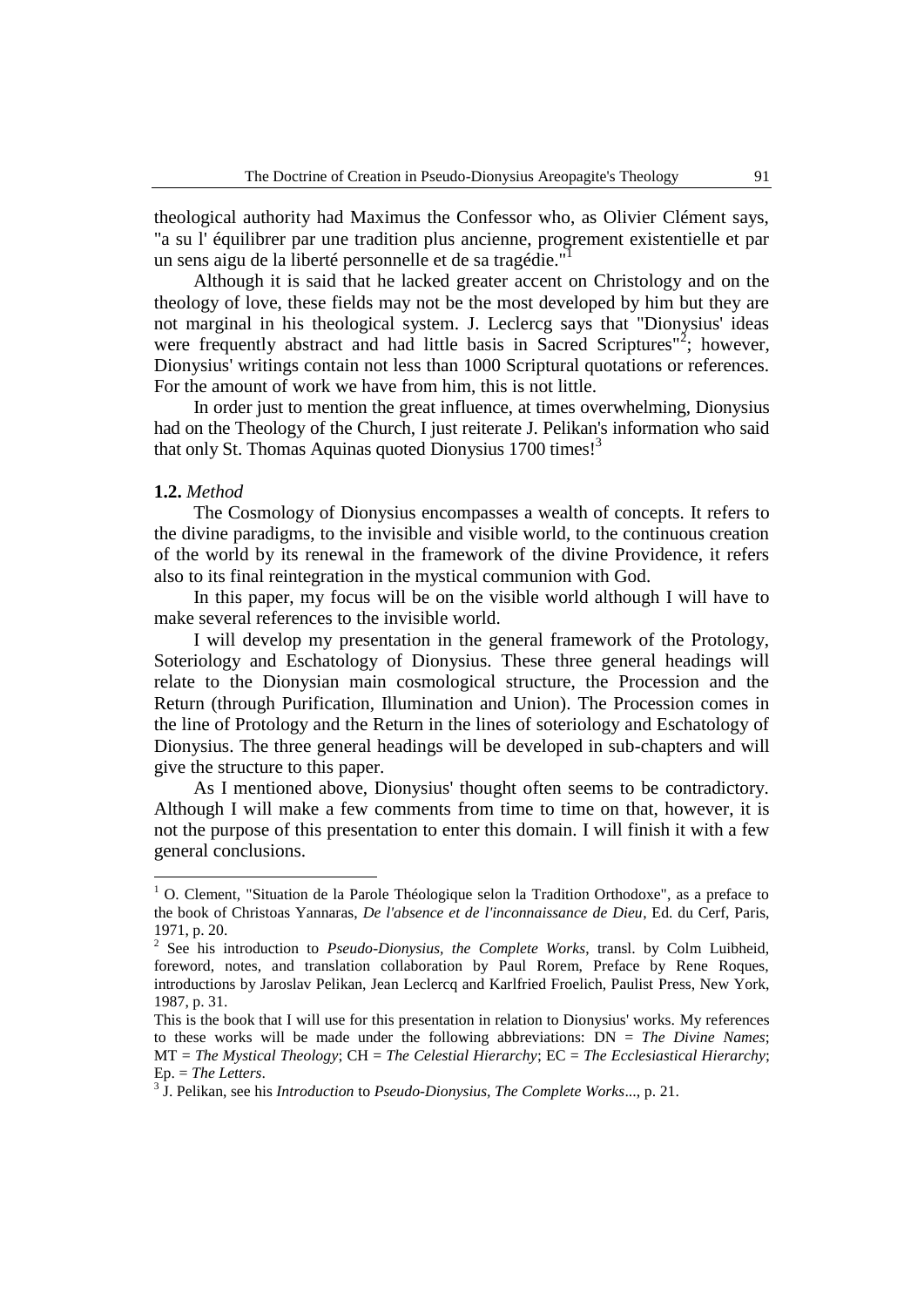### **1.3.** *Dionysius' apophatism*

One of the most well-known characteristics of Dionysius' theology is its apophatism. It does not mean, however, that he is not kataphatic in the development of his thought. Nevertheless, the *via negativa* is his way of doing theology. For Dionysius, no words can reach or express the inexpressible Good, the One, the unapproachable Light, the Light, the Source of all unity, the Supraexistent Being, the Mind beyond Mind.<sup>1</sup>

God, the supreme Cause, the Areopagite says, "is not soul or mind...nor is it speech or understanding...it is not number or order, not immovable, moving or at rest... it has not power, it is not power or...life...or light...or substance... or eternity or time... It is neither one nor oneness, divinity nor goodness... It falls neither under the predicate of nonbeing nor of being...It is beyond assertion and denial. We make assertions and denials of what is next to it, but never of it, for it is both beyond every assertion...it is also beyond every denial."<sup>2</sup>

The ineffability of God is visible throughout the dionysian works even from the style of the writings. The repetitions, the pleonasms and the tautologies present everywhere stress, in fact, the apophatic character of theology, of the speech or God; they are the sign of the impossibility of finding the right word, the sign of weakness of expression, of the humility of the word, they are the sign of the consciousness of lack of means, of the inadequacy of the language in presenting the reality of God. That is why the highest level of knowledge is the denial of any knowledge; as he speaks of Moses: "But then he (Moses) breaks free of them, away from what sees and is seen, and he plunges into the truly mysterious darkness of unknowing. Here, renouncing all that the mind may conceive, wrapped entirely in the intangible and the invisible, he belongs completely to him who is beyond everything. Here, being neither oneself nor someone else, one is supremely united by a completely unknowing inactivity of all knowledge, and knows beyond the mind by knowing nothing.<sup>3</sup>

## **2. Dionysius' Cosmology**

For Dionysius the Areopagite, the universe is a Theurgy, the work of God, this is why the world belongs to God.<sup>4</sup> The universe in its totality is a sacred order

 $1$  *DN*, p. 50.

 $^{2}$  *MT*, p. 141.

<sup>3</sup> *MT*, p. 137.

<sup>&</sup>lt;sup>4</sup> This is the leitmotive of W.C.C. draft document in preparation for the next General Assemble in Canberra, Australia, 1992, entitled: *Towards an Ecumenical Theological Affirmation on Justice, Peace and the Integrity of Creation*, First Draft for the World Convocation on Justice, Peace and the Integrity of Creation of the World Council of Churches, Genève, 6-12 March 1990.

In my footnotes, I will make a few references to this document in order to signal the surprising actuality of the dionysian cosmology, the coincidence between the way he understood it and the way in which the churches today express their need for an adequate theological concept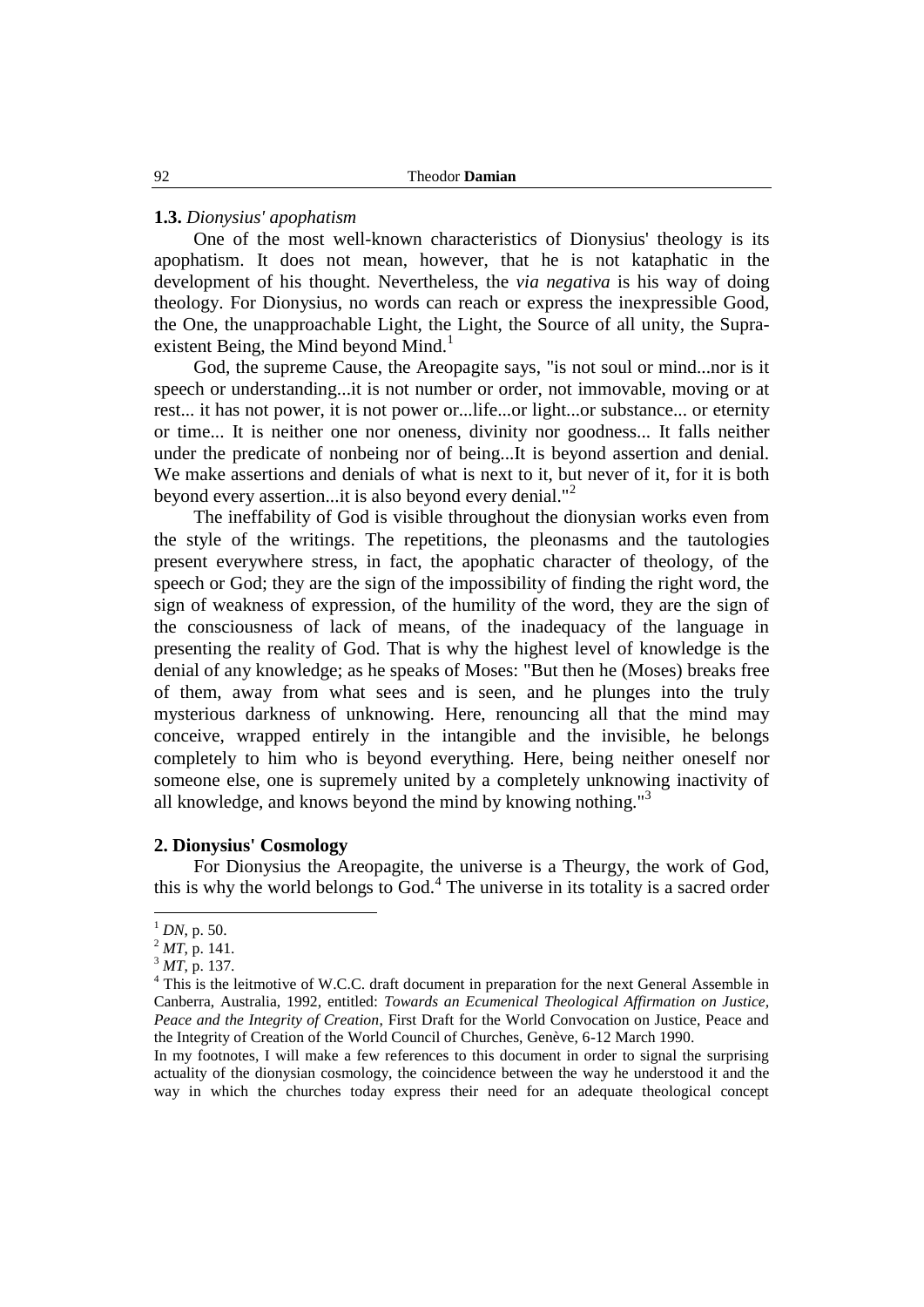ruled by hierarchical triadic<sup>1</sup> mediations both in the sense of *descent* of the divine illumination and *ascent* for deification.<sup>2</sup> His cosmology is on the line of the Greek philosophical understanding but without being tributary specifically to a certain philosopher; on the contrary, his cosmology is an attempt to harmonize the Greek philosophical vision on the world with the Biblical concept of creation; he anchors this harmonization on the ground of the sacramental life of the Church. Harmony, order and measure are key-words in Dionysius thought, as R. Roques notices: "Unité sans confusion, dans l'ordre, dans la mésure et dans l'harmonie: telles sont déjà les caractéistiques fondamentales du monde dionysian."<sup>3</sup>

As I mentioned above, in Dionysius, Cosmology includes Protology, Soteriology and Eschatology. The act of creation, for him, is not limited only to the created universe but is extended to its destiny in time and to its final eschatological accomplishment, because for Dionysius, God is not only Creator but Saviour, at the same time. $4$ 

### **2.1.** *Protology*

In this part of the paper, through the sub-chapters, the presentation of Dionysius' thought will include his doctrine of procession of all things from God.

### **2.1.1.** *What does the World tells us about God?*

For Dionysius the Areopagite, the world is *locus Dei*, it is as well a *locus teologicus*, a place that speaks about God. From the beauty of all created things, he deduces that the Creator is Beauty; in the same way, God is Light, Good, Life, etc. Also, Dionysius speaks about the harmony of creation and as the ultimate cause of every thing is invisible and beyond the caused thing, he deduces that God is the cause of the harmony and the splendor of everything.<sup>5</sup> As he says: "The ordered arrangement of the whole visible realm makes known the invisible things of God."<sup>6</sup> God is "the foundation of everything, he preserves and embraces all the world, he founds it, he makes it secure, he holds it together, he binds the whole universe totally to himself."<sup>7</sup> Because of this, God is omnipotent and this omnipotence is here kataphatically understandable. Starting from this premise, the

<u>.</u>

<sup>6</sup> *Ep.* 9, p. 284.

concerning the cosmos, the world, in our contemporary situation. This may suggest a special extensive work on precisely this subject: the value and the actuality of Dionysius' understanding on the cosmos for our world today.

<sup>1</sup> R. Roques, "Preface" to *Pseudo-Dionysius, The Complete Works*..., p. 5.

<sup>2</sup> *Ibidem*.

<sup>3</sup> Idem, *L'Univers Dionysien; Structure hiérarchique du monde selon le Pseudo-Denys*, Ed. Montaigne, Aubier, 1954, p. 67.

<sup>4</sup> *Ibidem*, p. 54.

<sup>5</sup> *DN*, p. 76.

 $^7$  *DN*, p. 119.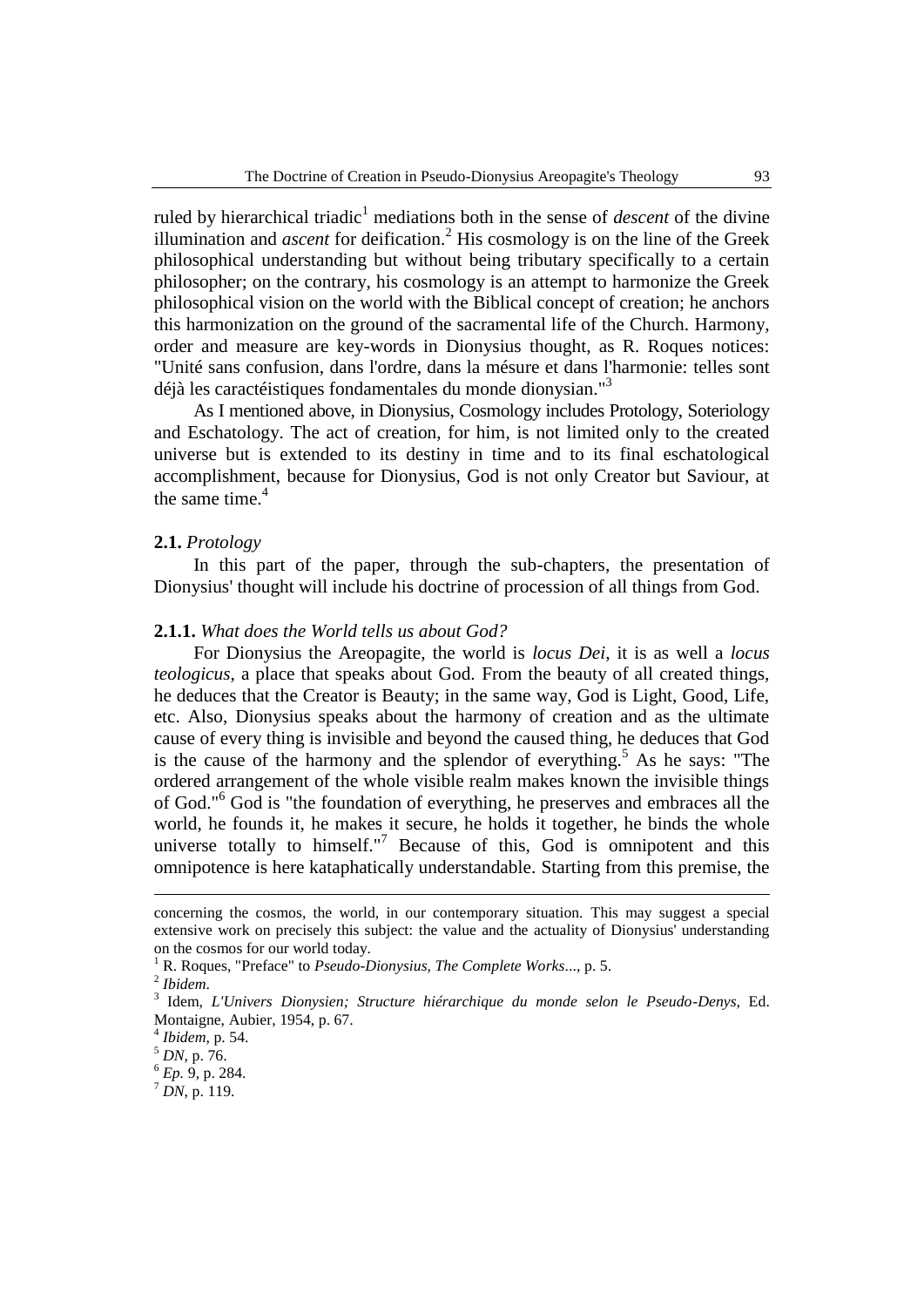Areopagite progresses in deductions in order to emphasize God's "almightiness": God "generates everything as from some omnipotent root and returns everything back to himself like to some omnipotent storehouse."<sup>1</sup> As Cause and as omnipotent God has the power to summon all things into being.<sup>2</sup> As holding the Irenaean concept of Recapitulation, Dionysius understands God as the almighty Cause not only because he brings forth everything that exists but also because he has the power of recapitulating everything, of bringing everything back to him; he does this through the Word. Since all things came into being by Word, through God's Command, the Word, at some degree, remains in them and it becomes the basis, the ground, of their reintegration in God's final communion.

Recognizing Him as the creative Source and Providence, with all the names fittingly derived from all things he brought into being, the entire creation elevates songs of praise to  $God.<sup>3</sup>$ 

### **2.1.2.** *The nonbeing*

Trying to explain the absolute inexpressible preeminence of God, when he speaks about the Good and the Beautiful, Dionysius says that the Good that is unconfined by any form but the creator of all forms, transcends everything to such an extent that in it, nonbeing is an excess of being and "one might even say that nonbeing itself longs for the Good which is above all being."<sup>4</sup>

The nonbeing, as J. Jones reads Dionysius, is exactly the extension of the Good/Beautiful to non be-ing and in that, the Good establishes its priority over being.<sup>5</sup> In this sense, one can say that the nonbeing is potentially implied in the Good or in the being of the Good. $<sup>6</sup>$  Also, in this sense, Dionysius speaks of the</sup> nonbeing as the transcendence of being: "Even that which is not wishes for a place in it,"<sup>7</sup> in the Good and the Beautiful, $8$  "nonbeing is said to be transcendentally in it.<sup>9</sup>  $it<sup>9</sup>$ 

Indeed, the problem of non be-ing in Dionysius' works is a frustrating one because, as J. Jones observes, we are "never given any systematic discussion of the various senses that this phrase has" and he finds five senses in which

9 *Ibid*., p. 84.

 1 *Ibid*.

<sup>2</sup> *Ibid.*, p. 51.

<sup>3</sup> *Ibid.,* p. 56.

<sup>4</sup> *Ibid.,* p. 73.

<sup>5</sup> Pseudo-Dionysius Areopagite, *The Divine Names and Mystical Theology*, transl. from the Greek with an Introductory study by John D. Jones, Marquette Univ. Press, Milwaukee, WI, 1980, p. 60. <sup>6</sup> With respect to this distinction, Dionysius seems to be ambiguous because, at times, he understands the Good as Being or the Being as the Good and at times, he speaks of these two divine realties apart as if Good and Being are not one and the same reality but as if they are united together in the same reality.

 $^{7}$  *DN*, p. 84.

<sup>8</sup> *Ibid.,* p. 79.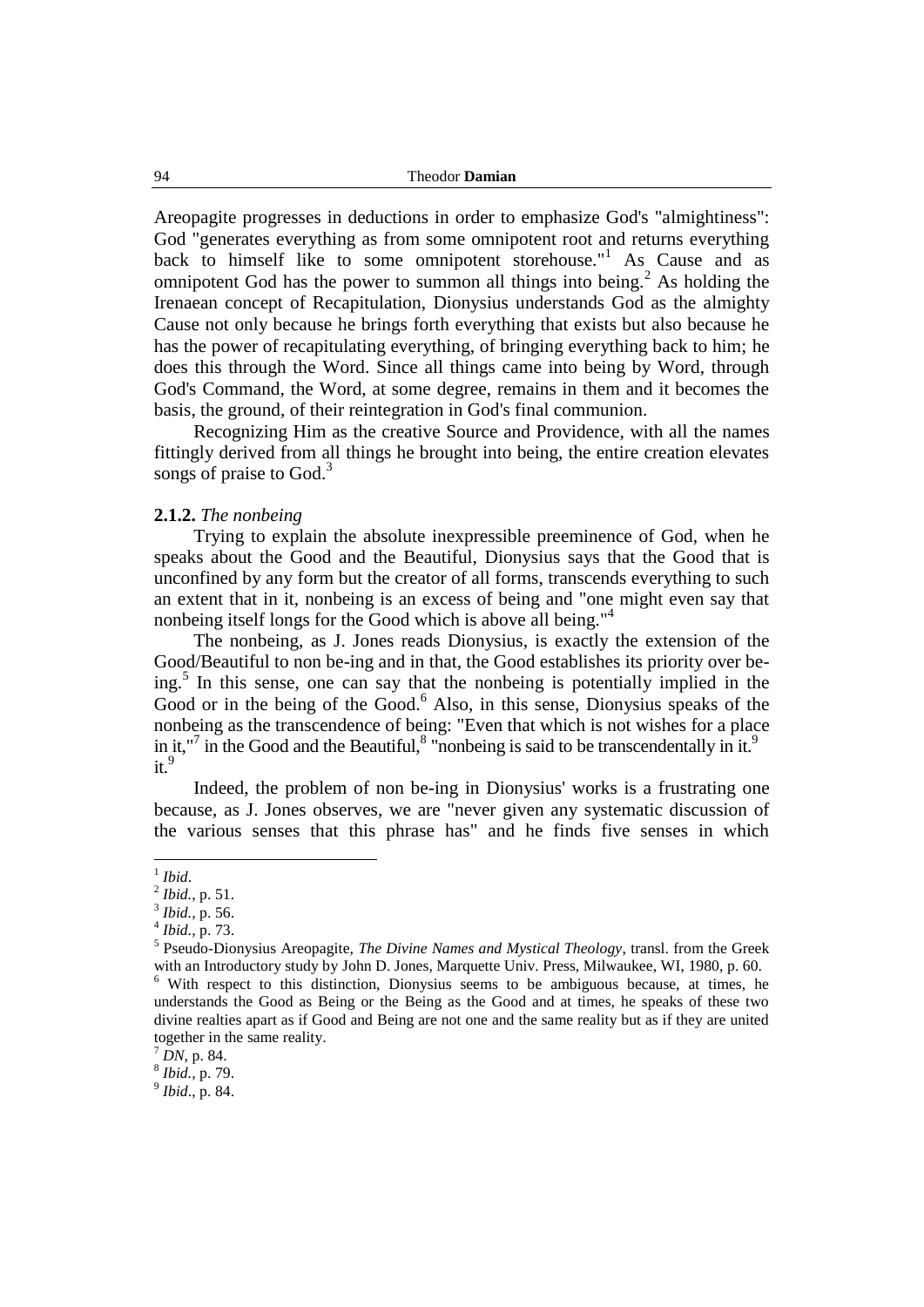Dionysius uses the concept of nonbeing: being in no manner whatsoever, or simply the lack of being;<sup>1</sup> the evil in beings; that which comes to be (which in Dionysius has two meanings: in some way this is be-ing and in some other way it is non be-ing); the divinity itself as beyond beingly be-ing; the denial of the beyond beingly being, or the denial of causality.<sup>2</sup>

In the sense in which the nonbeing is ready for being, even longs for it, one can say that in the dionysian thought there is a creative collaboration between being and nonbeing. $3$ 

When, in the context of his assertions on nonbeing, the Areopagite speaks on the denial of divinity itself, he refers to the divinity as it can be understood in our categories; through this denial, Dionysius, in fact, wants to establish an uncategorizable preeminence of divinity over everything, and this is precisely what he means when teaching on the meonic character of God, especially in his *Mystical Theology*.

### **2.1.3.** *The invisible cosmogony*

As I specified in the beginning of the paper, although I will not discuss the invisible world, however, I have to make a few references to it, not only because it is a part of God's creation, but also because its hierarchical order is the general model of the hierarchical order of the visible world.

Indeed, there is an intrinsic relationship between the two worlds,  $4$  or as Rutledge writes, in Dionysius' thought, the visible and the invisible interpret each other; they are inextricably united.<sup>5</sup>

J. Vanneste understands the dionysion invisible world even as "this world". There is no dualism, there is just one world, one creation that contains, first of all, the Ideas, and then the angels, the human beings, the sensible world. $<sup>6</sup>$ </sup>

For Dionysius, the heavenly beings, as having a thinking process, "imitate

 $\overline{a}$ 

<sup>4</sup> R. Roques, *L'Univers Dionysien*..., p. 54.

<sup>1</sup> D. Rutledge, *op. cit.,* p. 61.

<sup>2</sup> J. Jones, *op. cit.,* p. 61.

<sup>&</sup>lt;sup>3</sup> Nicolas Beidyaev seems to have been much influenced not only by Jacob Boehme, but also (or through Boehme) by Dionysius. Developing his concept of meonic freedom, Berdyaev, as Dionysius does as well, speaks of nonbeing as if it would be a reality but only of an opposite order from that of being. That is how Berdyaev writes of a meonic freedom which does not depend on God and which consents freely to the creation of the world; meonic freedom, although belonging to nonbeing, freely accepted the being (Nicolas Berdyaev, *The Destiny of Man*, Geoffrey Bles, London, 1937, pp. 24-29.) That is why for him real freedom is creativeness (*Ibid.*, pp. 147-148) and this is its cosmogonic fundamental implication. This is the sense in which A. Mallet speaks of freedom commenting on Bultmann: "Seule la liberté a d'histoire; elle est capable d'un changement radical, elle peut être ce qu'elle n'est pas." (André Malet, *Mythos et Logos: La Pensée de R. Bultmann*, Labor et Fides, Genève, 1962, p. 9.)

<sup>5</sup> D. Rutledge, *op. cit*., p. 3.

<sup>6</sup> J. Vanneste, *Le mystère de Dieu*, Desclée de Brouwer, Paris, 1959, p. 25.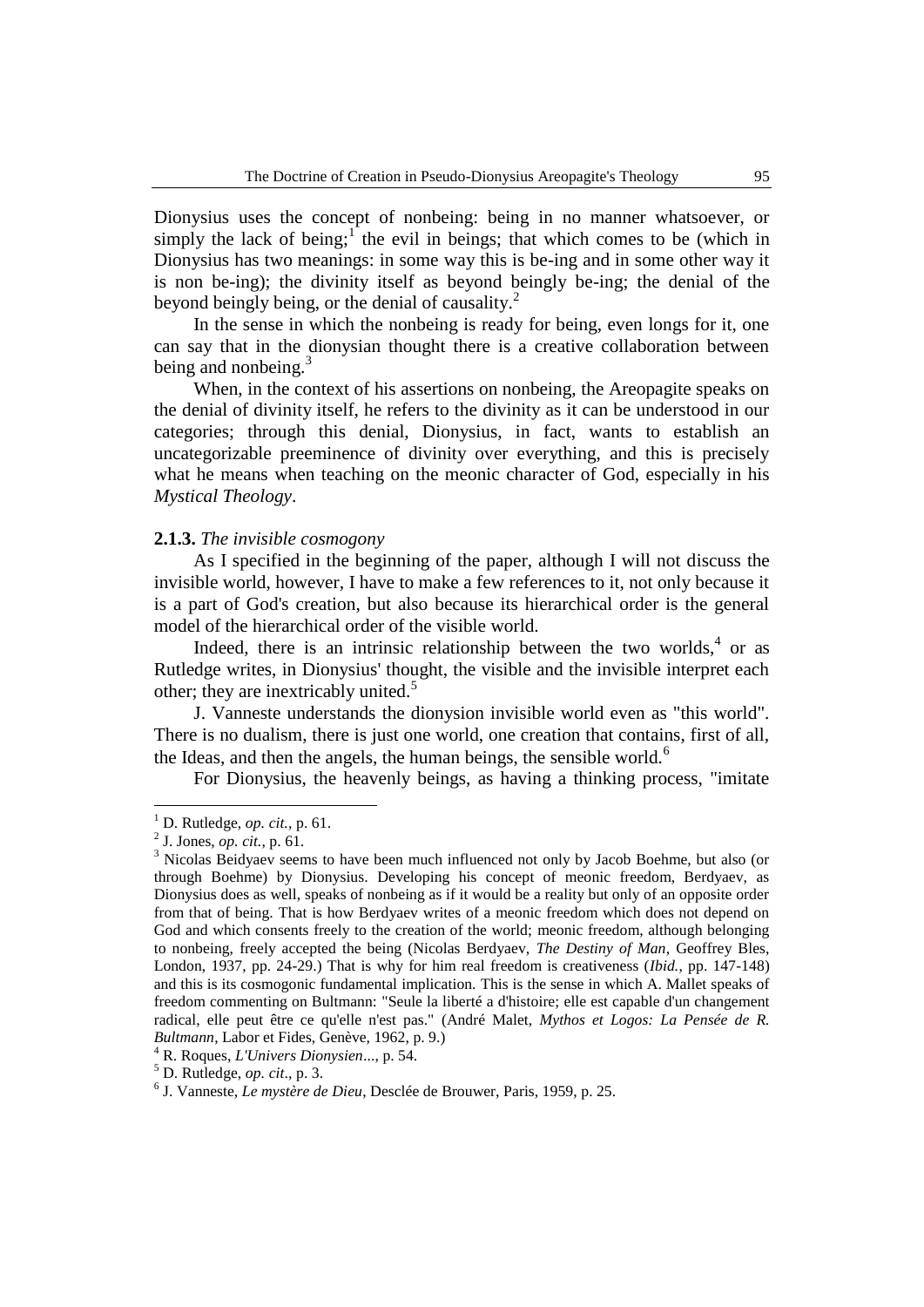96 Theodor **Damian**

the divine. They look of the divine likeness with a transcendent eye. They model their intellect after him. Being so close to him, they receive an undiluted enlightenment in order to have a life of total intelligence."<sup>1</sup> It is interesting that Dionysius believes that the angels are immortal, they receive immortality and incorruptibility from God; however, they are not immortal. More precisely, he introduces a distinction in the concept of immortality. For him, the real immortality belongs to God because God has it by himself; the angels are immortal but this quality in their case belongs to another category because their immortality was given to them, they do not have it, like God, by themselves.<sup>2</sup> The heavenly beings are not separated from the visible world, not only in that they represent a model for the sensible world by their hierarchical order, but they come in touch with this world, and they have different functions in it, especially in the framework of their mediation between God and our world.

### **2.1.4.** *The origin of creation*

The world has a temporal and an atemporal dimension in the Dionysion cosmology. As temporal, it is properly called creation and the Areopagite presents in his writings a doctrine of creation, but as atemporal, the world seems to be spoken in terms of emanation, too. It is not surprising to find in Dionysius these emanationist tendencies, taking into consideration his philosophical influences. However, what be called an amanationist theory in his cosmogony is not incompatible with the doctrine of creation because when he uses emanationist language he does not refer to the material level but to the spiritual one.

For instance, he teaches that God anticipates all things in himself, embracing everything in his transcendent infinity.<sup>3</sup> The real factor of creation is yearning; it creates all the goodness of the world. This yearning "pre-existed superabundantly within the Good and did not allow it to remain without issue. It stirred him to use the abundance of his powers in the production of the world."<sup>4</sup> It is not clear here if if Dionysius associates this yearning with the divine energies or if the yearning is the power of God itself, or something distinct from it. Moreover, it seems that Dionysius distinguishes in the Good, the yearning, its object and the Good itself, while in other places he only distinguishes the yearning and the Good: "Both", he says, "the yearning and the object of that yearning belong to the Beautiful and the Good. They preexist in it and because of it, they exist and came to be".<sup>5</sup>

J. Vanneste reads Dionysius in emanationist terms: "Il est (God) la cause

 $^{1}$  *CH*, pp. 156-157.

<sup>2</sup> *DN*, p. 103.

<sup>3</sup> *Ibid.,* p. 102.

<sup>4</sup> *Ibid.,* p. 80.

<sup>5</sup> *Ibid.*, p. 83.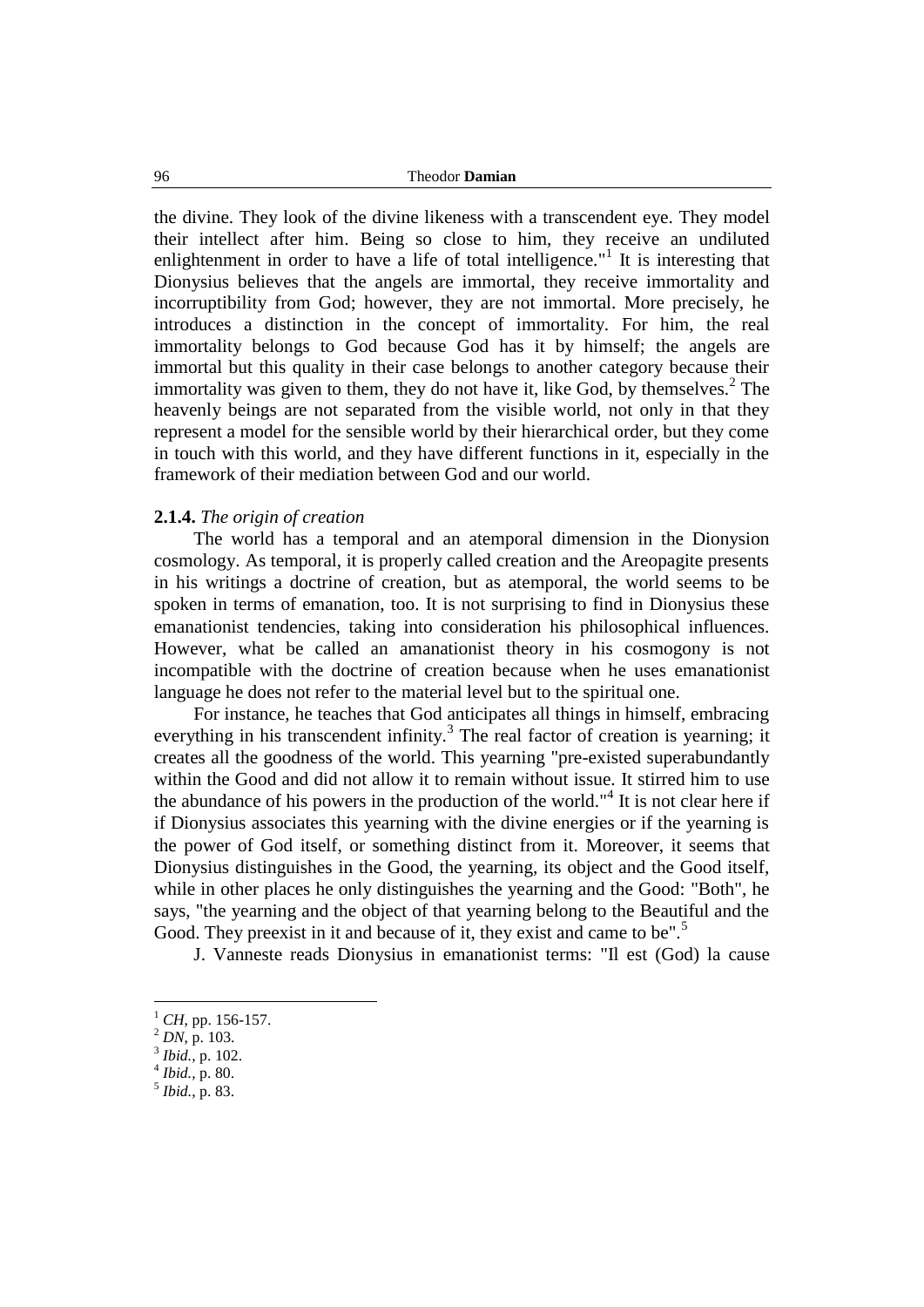universelle; tout *émane* (my underlining) de Lui et tout se ramène à Lui."<sup>1</sup> And again: "L' émanation apparaît ainsi, si l' on identifie le Bien et L' Un, comme une ramification ontologique en plusieurs espèces d'êtres, mais unifiés à mésure qu'ils s' éloignent davantage de leur source."<sup>2</sup>

However, R. Roques defends Dionysius of any accusation of emanationism while acknowledging ambiguities in the Dionysian thought in this respect: "Malgré quelques équivaques dans ses métaphores (surtout DN 4, 693 B), on ne peut pas accuser Denys d'émanatism, quelle que soit la nuance que l'on attache à ce term."<sup>3</sup> The same thing can be said of Ch. Yannaras. He does not read Dionysius in emanationist terms at all: "Le monde créé", he says, "n'est pas une émanation, ni une effusion, ni une projection de l' Essence divine; les êtres, comme résultat de la volonté divine, sont donc quelque chose de separé, de different, *defini* par rapport è l' Etre...ne provenant ni de la nature divine, ni de rien qui soit hors de la nature divine."<sup>4</sup> Ch. Yannaras wants to accent the idea of creation and of the creation of something new, as reflected in Dionysius' works, although even Yannaras does not explain exactly the meaning of his words with respect to the dionysian specific context to which they refer.<sup>5</sup>

#### **2.1.5.** *The all-transcending Cause*

For Dionysius, the cause and the Good and the Source are sometimes synonymous and sometimes not. He can speak of the transcending Cause *as* (my underlining) source and destiny of all things,<sup>6</sup> or that "the Good *is* (my underlining) the cause even for the sources and the frontiers of the heavens."<sup>7</sup> The The Good as Cause "brought into being *the silent and circular movements of the vast heavens*, (my underlining) the fixed order of starry lights decorating the sky, and those special wandering stars, particularly those *two rotating sources of*  Light" (my underlining).<sup>8</sup> But he also can speak of the Pre-existent as the Source and the Cause<sup>9</sup> of all things.

The Good is the only truly existence that gives being to everything;<sup>10</sup> as it was in the case of identity and distinction between Good and Cause, $11$  so is the

<sup>1</sup> J. Vanneste, *op. cit.,* p. 22.

<sup>2</sup> *Ibidem*, p. 26.

<sup>3</sup> *Se Dictionnaire de Spiritualité*..., col. 25l.

<sup>4</sup> Christos Yannaras, *D l'absence et de l'inconnaissance de Dieu*..., p. 100.

 $<sup>5</sup>$  In trying to establish whether Dionysius is or is not an emanationist, one should have necessarily</sup> in view the way in which Dionysius uses the concept of connaturality, between creation and God. <sup>6</sup> *DN*, p. 56.

 $^{7}$  *Ibid.*, p. 73.

<sup>8</sup> *Ibid.*, p. 74.

<sup>9</sup> *Ibid.*, p. 102.

<sup>10</sup> *Ibid.*, p. 98.

<sup>&</sup>lt;sup>11</sup> Of a good help in the problem of vocabulary in Dionysius' works is *Dionysiaca, Recueil donnant l'ensemble des traductions latines des ouvrages attribués au Denys de l'Aréopage*, Tome I, II,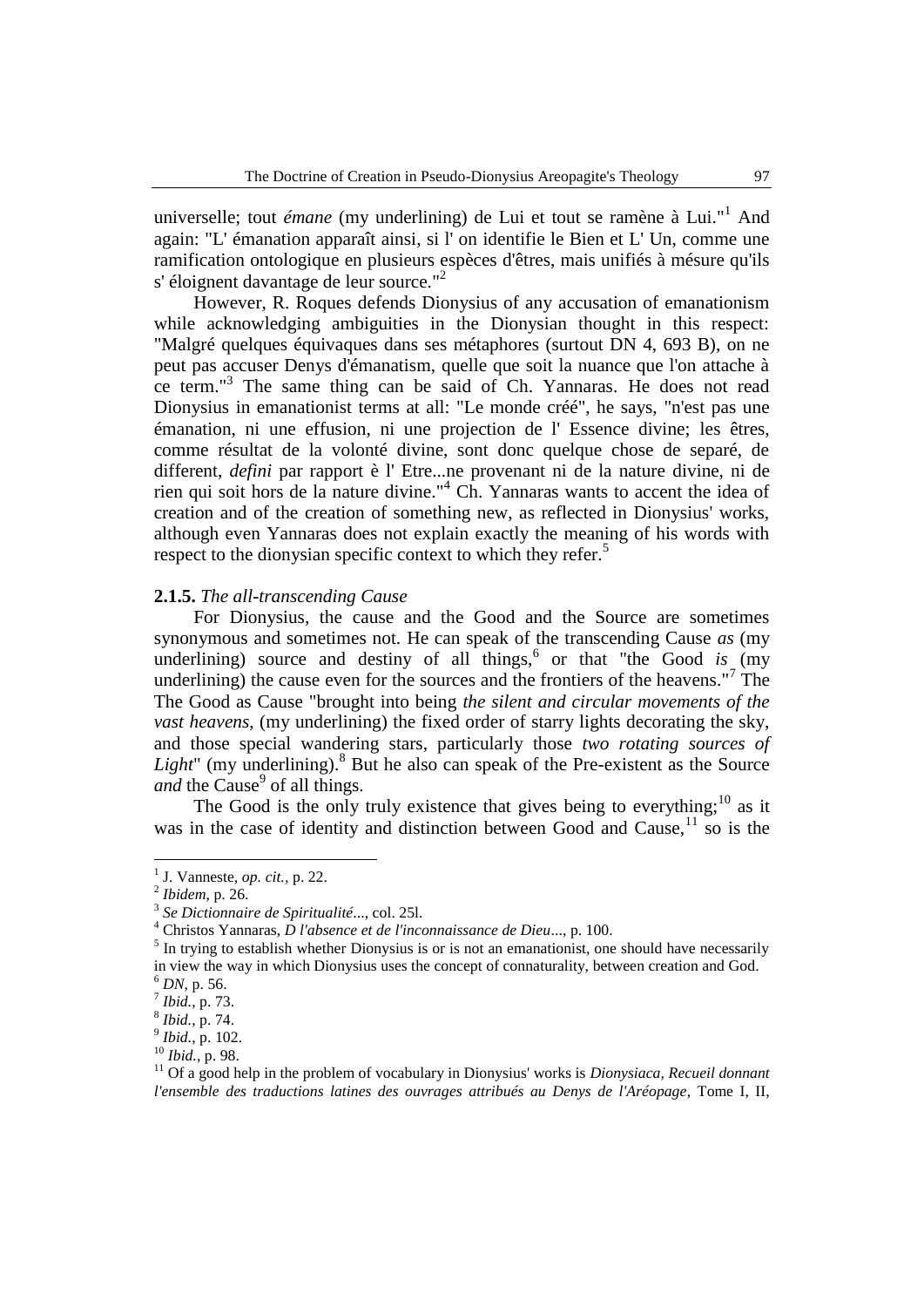case of identity or, in the following example, distinction between Good and Being: The Good is Source of everything and "from it came Being itself and every kind of being." $1$ 

The divine causality, as eternally generator of being, is erotic and ecstatic, $2$  it is the "life of the living, the being of beings, the source and cause of all life and of all beings; it *commends* (my underlining) all things to be and it keeps them going."<sup>3</sup> Here in this text, Dionysius seems to imply the creation by Word and the work of the Providence in creation.

"It *commends*" implies a rational mind and therefore, a rational commend with rational effects, a fact that makes the whole creation able of God's communion at God's level. This is compatible with the dionysian theology of freedom of creation and love. As R. Roques notices, for Dionysius, the freedom and the order in creation are not contradictory; one can say they are complementary: "Bien que présenté surtout sous le signe de l'ordre, l'univers dionysien se conquiert et s'unifie en permanence sous le signe de la liberté.<sup>4</sup>

Love, for Dionysius, is implied in the act of creation. According to his theology, man and the whole creation are not cast into being, as Heidegger would say, or cast into time as in E. Cioran's skeptical Anthropology, but through Providence, God is a loving and caring presence in the world that belongs to him.

In this respect, O. Clement said that God as "créateur et re-créateur devient volontairement cette ouverture où le céléste et le terrestre se déploient et se symbolisent l'un l'autre, il se fait donnation aimante d'être et de sens."<sup>5</sup>

## **2.1.6.** *The Beautiful*

The Good and the Beautiful are synonymous for Dionysius. Therefore, Beauty is also the origin of creation, the cause of harmony, sympathy, communion. As Cause, the Beauty has a protological meaning, it refers to "from out of which" in J. Jones' terms:<sup>6</sup> "Beauty unites all things and is the source of all things," Dionysius writes; "it is the great creating cause which bestirs the world and holds all things in existence by the longing inside them to have beauty."<sup>7</sup> But Beauty is also the Goal of everything. In this sense, it has an eschatological meaning, it refers to "in which". Dionysius again: "Beauty is Goal as the Beloved, as the Cause *toward which* (my underlining) all things move since it is the longing

<u>.</u>

Desclée de Brouwer, Paris, 1937.

<sup>1</sup> *DN*, p. 100.

<sup>2</sup> J. Jones, *op. cit.,* p. 59.

<sup>3</sup> *DN*, p. 51.

<sup>4</sup> R. Roques, *L'Univers Dionysien*..., pp. 54-68.

<sup>5</sup> O. Clément, *op. cit.,* p. 25.

<sup>6</sup> J. Jones, *op. cit.,* p. 57.

<sup>7</sup> *DN*, p. 77.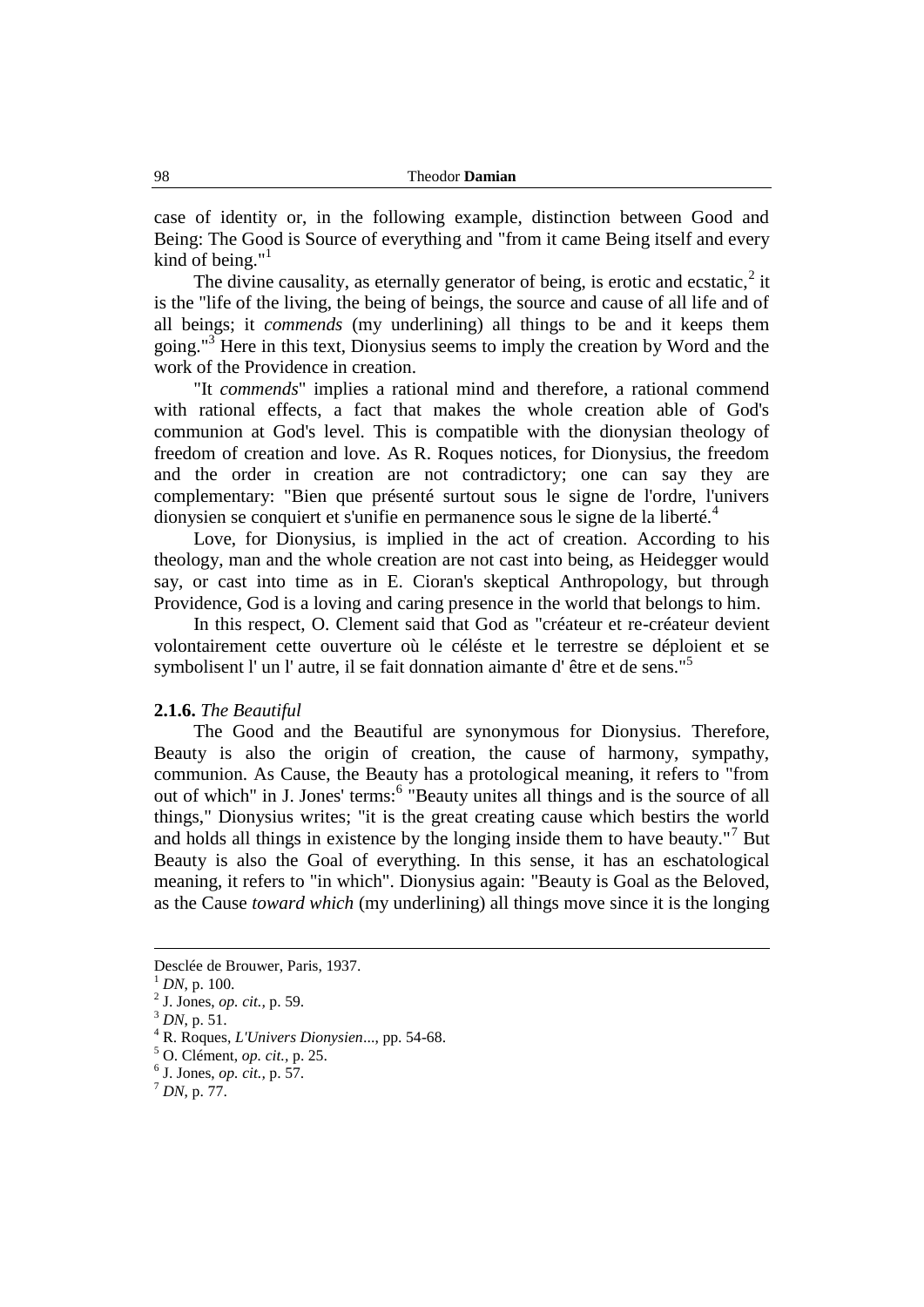## for beauty that actually brings them into being."<sup>1</sup>(!)

Besides the fact of being Source and Goal, the Beautiful is equaled with Providence; it is for the sake of the Beauty that things came to be and it is in it that they continue to exist. All these three aspects of the Beauty are mentioned in one phrase: "All being drives from, exists in, and is returned toward the Beautiful and the Good; al things look at it."<sup>2</sup>

## **2.1.7.** *The Creative Power*

What has been said about the Good and the Beautiful in relation to the created order, can be said about the Power of God, too. Although Dionysius has different slight nuances to emphasize these divine attributes, even if not always, generally they can be understood in the same way.

The power of God makes fashions, keeps things into existence. The divine power is ubiquitous: "Nothing in the world lacks the power of God because what lacks this power has no existence, no individuality nor a place in the world."<sup>3</sup> The power has a providential role, as in the case of Beauty. Dionysius expresses that in wonderful words. He says that the divine power "fashions the unquenchability of fire and the ceaseless moisture of water.(!) It keeps the atmosphere fluid, founds the earth upon the void making its labors endlessly fruitful. It *preserves the shared harmony of linked elements* (my underlining) in their distinctiveness and their separateness, it keeps each creature in being."

In relation to the divine power, as another providential means for creation, Dionysius speaks of measure. Therefore, God is One, Cause, Source, Beauty, Good, Power, Love, Measure. He is Source and measure of the ages<sup>5</sup> and of all things.<sup>6</sup> But because God is one and he is measure for the whole plurality of things, he is their common measure, *sÿmetria*. 7 In that, the measure, the symmetry is a principle of order and harmony in creation.

#### **2.1.8.** *The coming into being*

<sup>&</sup>lt;sup>1</sup> Ibid. Here Dionysius does not explain: the longing for Beauty brings the things from nonbeing to being. What kind of nonbeing is that in which there is a longing and things and in which the longing, as a dynamic reality , reaches the things and brings them out into being as if from a state into another state? Or, if there is nonbeing, can there be a longing or whatsoever in the nonbeing? This question appears out of an attempt to understand the mystical theology of Dionysius logically; however, it is possible to understand that if one adopts the dionysian language. With respect to nonbeing, Dionysius does not speak logically but paradoxically, mystically, imaginatively. (DN, p. 73).

<sup>2</sup> *Ibid.,* 79.

<sup>3</sup> *Ibid.*, 112.

<sup>4</sup> *Ibid.*

<sup>5</sup> *Ibid.*, p. 98.

<sup>6</sup> R. Roques, *op. cit.,* p. 59.

<sup>7</sup> *Ibid.*, pp. 60-61.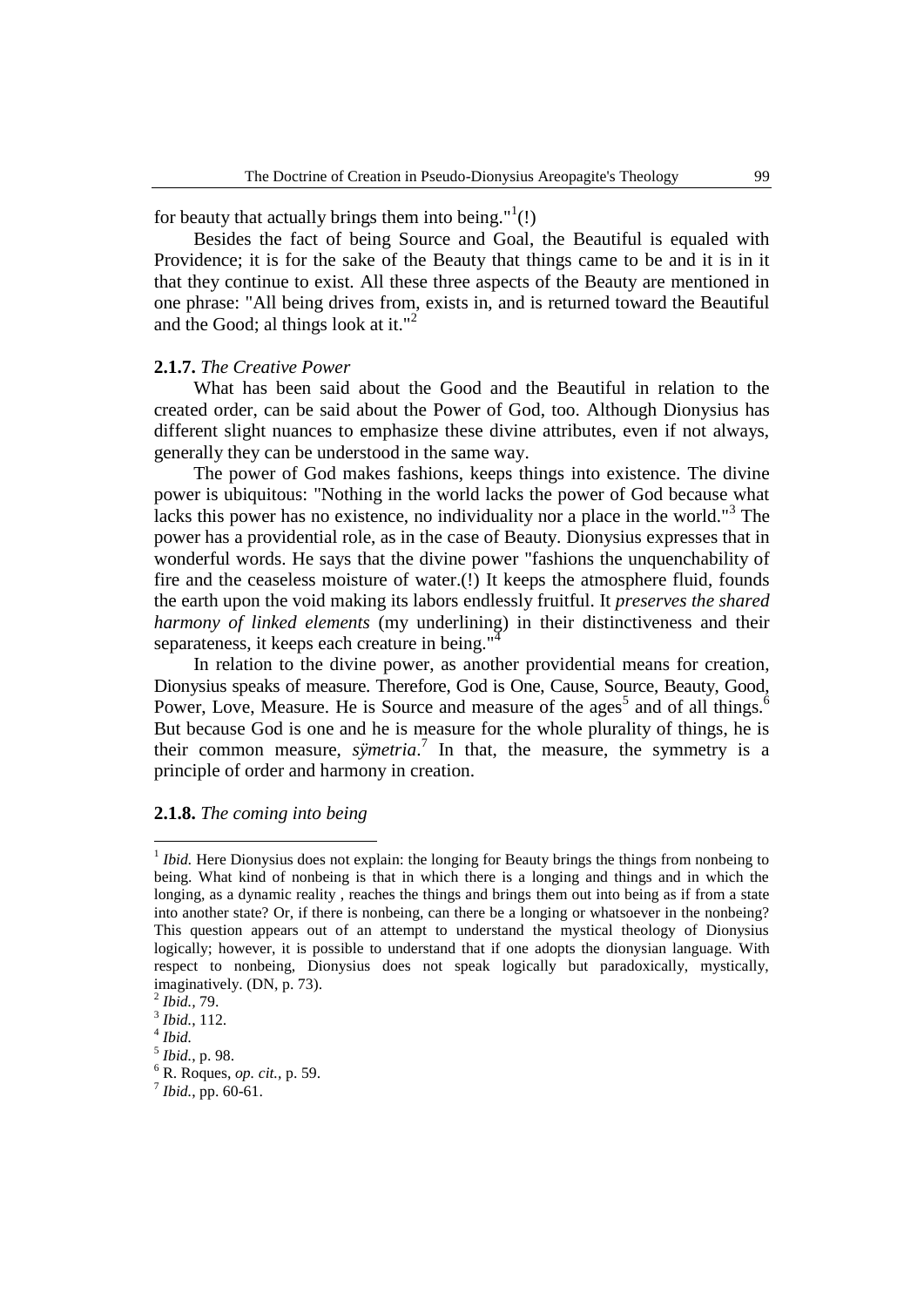As a transcendent deity, out of Goodness, God brought everything into being.<sup>1</sup> Once the world was created, it was endowed with the laws and possibilities that allowed it to evolve and develop itself: "the single existence is said to be manyfold by virtue of the fact that it brings so many things to being from itself."<sup>2</sup> But this is not without God's will as principle of unity, harmony and subsistence. "The One," Dionysius teaches, "if you take it away, the creation would collapse, nothing would survive, neither whole nor part."<sup>3</sup> In that, the sovereignty of God is is incontestably stated. $4$ 

But being *brought into* existence, the creation was endowed with all it has. The being itself, for creation, is a gift. The being and the having are not the same but, by the fact of being brought into existence, the creatures were at the same time endowed with gifts: "No creature has anything that it has not received through the line of communication, and this includes, startling as it may seem, its whole being in all its aspects, its actions, its whole history, its life with all its details."<sup>5</sup> By opposition to the concept of connaturality, present in various ways in in Dionysius' thought, Ch. Yannaras understands Dionysius' cosmogony in no relation to the divine nature. He says: "God appelle à l'existence des êtres qui sont *en dehors* de Sa nature. En ce sens, l'existence du monde et de l'homme émerge du chaos, de l'inexistence, du néant; les êtres existent, non comme essences ou comme existences, mais seulement comme vérité, - a-lèthéia - ils ex-istent, et leur existence implique la distance, l'*endehors* de l'essence divine."<sup>6</sup>

Here is strongly emphasized the creatural aspect of the world, by opposition to any emanationist understanding of creation. However, the creatural dimension of the universe does not exclude a true relationship between creator and creature. But this is not ontologique, not on the basis of connaturality, but it is an anagogical relationship: "Il y a donc une relation analogique entre le Dieu Créateur et les créatures, mais cette relation suscite une représentation par l'image et non une définition."<sup>7</sup> The image relation between creation and Creator does not exclude the the possibility of communion. As R. Roques mentions, the universe of Dionysius is a spiritual one, where the rational beings can unify themselves with God. The image relation supposes not only the possibility of a cosmic progression towards God in

 $\overline{a}$ 

<sup>5</sup> D. Rutledge, *op. cit.,* p. 12.

<sup>6</sup> Ch. Yannaras, *op. cit.,* pp. 100-101.

 $^{1}$  *CH*, p. 156.

<sup>2</sup> *DN*, p. 66.

<sup>3</sup> *DN*, p. 129.

<sup>&</sup>lt;sup>4</sup> This is exactly what the churches today want to emphasize in their effort for and as part of a new model of society: "We affirm God as the true sovereign over every human form of power." (*Towards an Ecumenical*..., Part II, 115, p. 25); and again: "We affirm that the creation belongs to God (Ps. 24). Not humanity but God is the source, the centre and the culmination of all creation. The whole of creation is ordered to the glory of God" (Rev. 1:18), (*Ibidem* Part II, 122, p. 27).

<sup>&</sup>lt;sup>7</sup> Ibidem, p. 82. In relation to this text, it would be necessary to see in detail the meaning of "Image" in Dionysius' thought.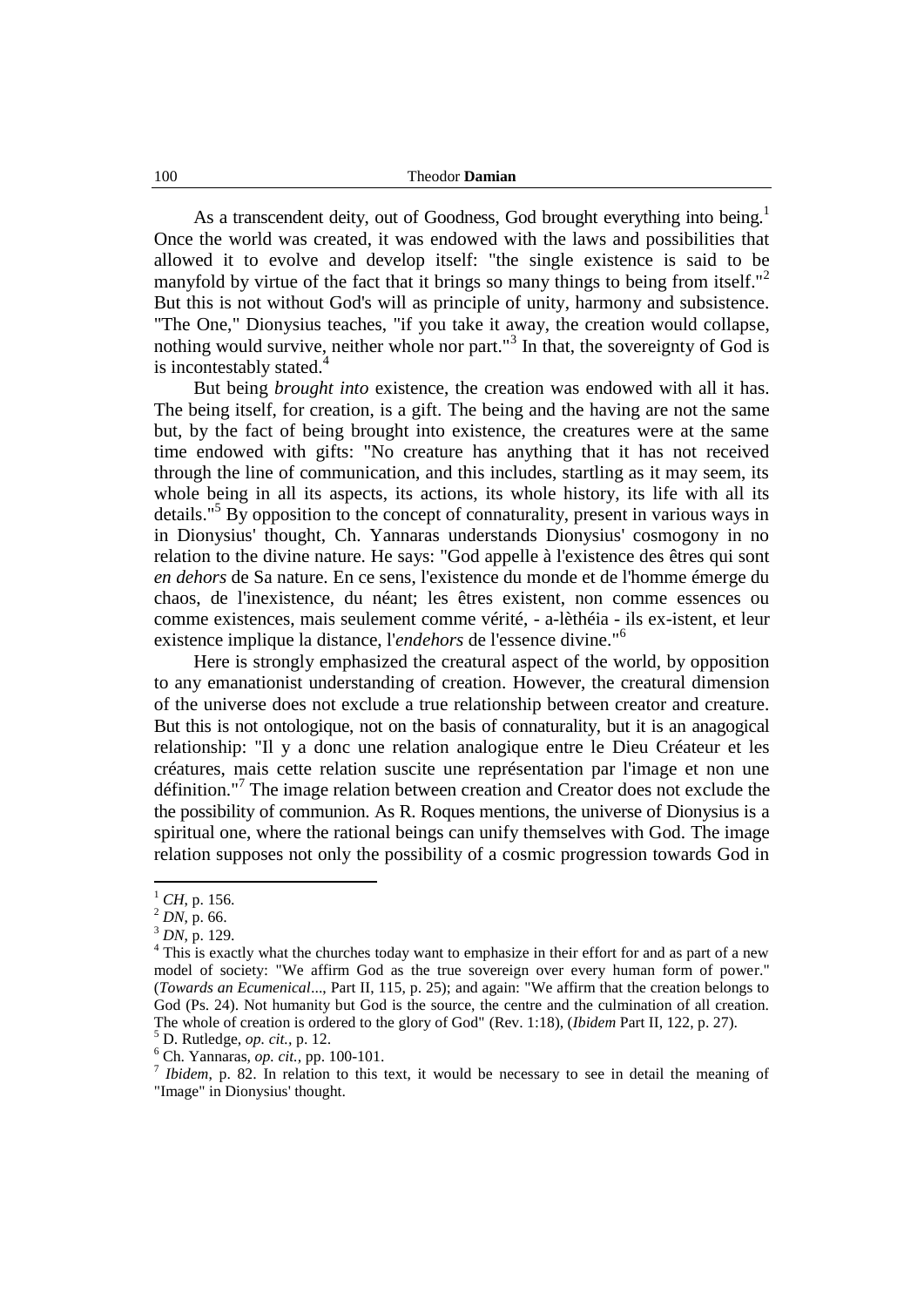a unilateral way, but also God's presence in the world. In this sense, as J. Vanneste says, "Toute la création est une théophanie."<sup>1</sup>

## **2.1.9.** *The Light*

Pseudo-Dionysius is not very clear and systematic when he speaks about light. For him, at times, Light is equaled to and functions like the Good or the Power, at times, it is just the image of the Archetype, it only comes from the Good.<sup>2</sup> Sometimes the light is the *unshaped* (m.u.) light of the first three days of creation and this one is the measure and enumerator of all our hours, days, of all our time. Other times, the light is that of the sun which is a distant image or echo of the Good.<sup>3</sup> He says also that God is the time in which things happen; in this quality, God does not cease to be eternity beyond being. God is time, eternity, essence, being light, etc. but at the same time, he is the source of all these.<sup>4</sup> As a Source of Light, he gives light to everything that is *capable of receiving it* (my underlining).<sup>5</sup> Dionysius writes that the light is the visible image of God that draws and returns all things to itself,<sup>6</sup> that means "all things that see, that have motion that are receptive of illumination and warmth, that are held together by the spreading rays. Thus, it is the *sun* for it makes all things a *sum* and gathers together the scattered."<sup>7</sup>

### **2.1.10.** *The unity of creation*

In Dionysius' thought, the unity of creation has a protological character but

<sup>2</sup> *DN*, p. 74. 3 *Ibidem*.

 $\overline{a}$ 

4 *Ibid.*, p. 98. 5 *Ibid.*, p. 74.

I underlined the expression that is one of the stereotypes of Dionysius' style and a leit-motive of his care not to commit any crime against the majesty of God; this as well as guard to make sure that the creation will always be interpreted and understood as creature and not more than that. The expression was used by Origen and St. Gregory of Nyssa, too.

 $6$  This means that in this context Light is identical with God, otherwise, it would bring all things not to itself but to God.

7 *Ibid.*, p. 75.

It is implied in the test that all things long for light but not all are capable of receiving it; and if it is received differently according to the capacity of things, can there be things of such a low level that would not be able at all of receiving light? In this case, who is responsible for the lesser capacity or total incapacity – which is supposable in a hierarchical order of creation – of some things for receiving light? Also, it is said that God gives light to all things.

Then, how is light compatible with the supposed existence of *some* beings incapable of receiving the light? If they do not participate in being, then, are they out of being or are they just illusory? Or what kind of being would they have?

<sup>1</sup> J. Vanneste, *op. cit.,* p. 26.

Speaking of the *unshaped* light, Dionysius does not explain not only *HOW* the *unshaped* light is measure of time but he does not explain how the light – shaped or unshaped – is measure of time. Was there one kind of time before the fourth day of creation and another type of time after that?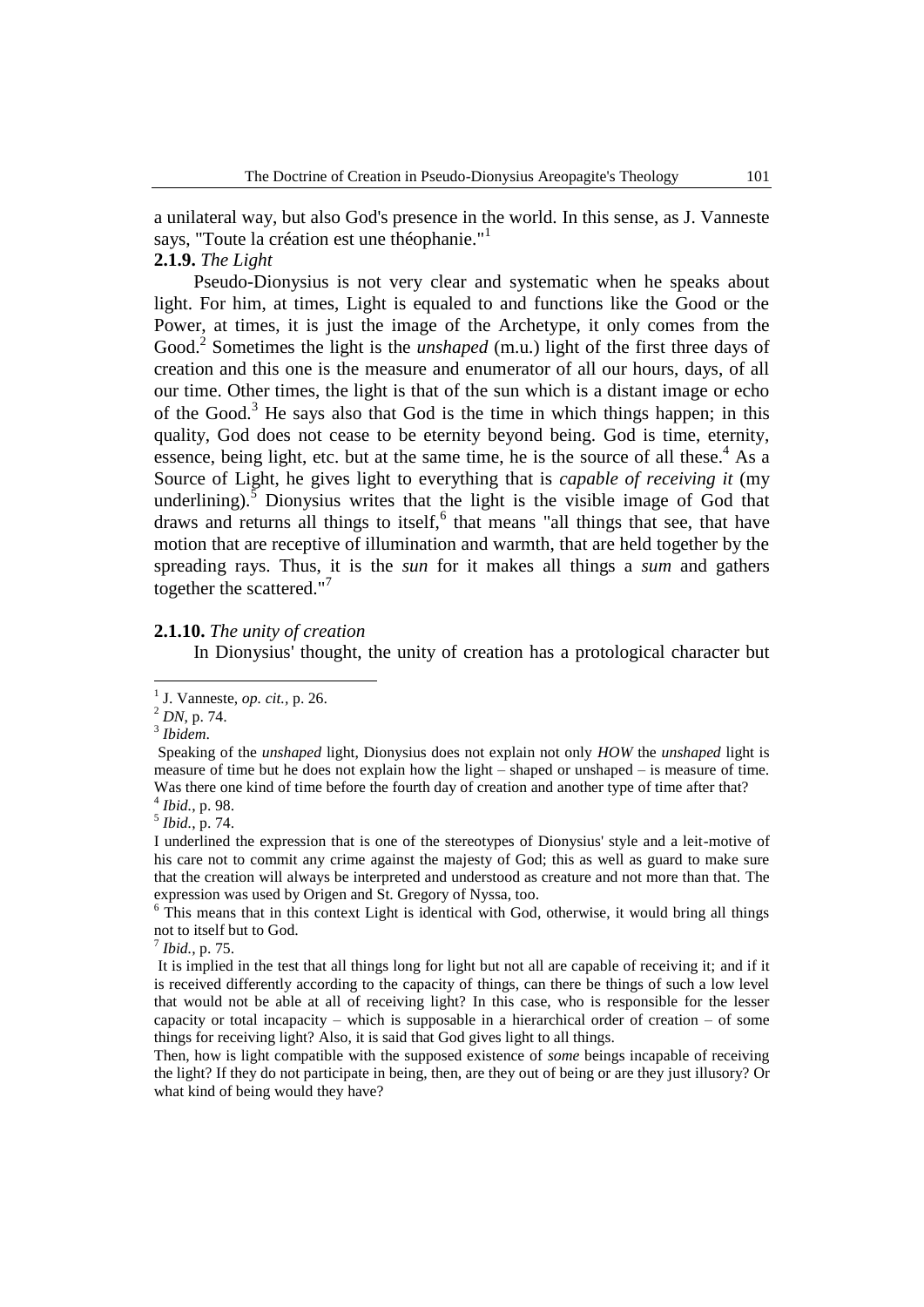also the unity can be seen from the soteriological and eschatological point of view. The unity is protological in the sense that by the fact of creation itself, the universe relays its existence on the unifying power of the One. Along the line of St. Gregory of Nyssa's understanding of the unifying power of God, Dionysius also sees the unifying presence of God in all creation. Gregory said that "une solide liaison entre les choses ainsi créées fut instituée dans la nature par l'industrie et la puissance divines qui tenaient les rénes de l'univers."<sup>1</sup> And Dionysius writes: "the transcedend God *reaches* (m.u.) from the highest and most perfect forms of beings to the very lowest."<sup>2</sup> This protologic and ontologic unity is not uniformity. Dionysius stresses in a special way the positive character of distinctiveness of things. The hierarchical structure of the universe is not incompatible with the unity. There is even a longing of God for unity, as the Areopagite shows: "The divine longing is *Good seeking good for the sake of the Good*" (my underlining).<sup>3</sup>

In making this bold affirmation, Dionysius does not mean that the universe has a mechanical order where reified things with a suppressed freedom are manipulated by God for God's own sake or interest. Dionysius affirms clearly the freedom of creation and the love of God for his creation; this is a superabundant love out of the divine goodness that holds all things together for the perspective of the final communion, as they are already together on the basis of their common source. <sup>4</sup> Although the Areopagite speaks of scattered things, it is implied in his affirmations that they have in themselves the principle of unity. As it will be seen again later, the world of Dionysius is not an isolated one but a world in which the dialogue between things and that of all things with God is essential and saving relationship.<sup>5</sup> This dialogue is made possible and necessary by the specificity of every created thing, by their gifts and qualities given by God. Here again Dionysius is along the line of St. Gregory of Nyssa. Gregory teaches that "tout est possible à la puissance divine, aussi bien de donner l'existence à ce qui n'existe pas, que de donner à l'être des qualités convenables."<sup>6</sup> Dionysius holds the same idea: "The righteousness of God is truly righteousness in that it gives the appropriate and deserved qualities to everything and that it preserves the nature of

<sup>1</sup> Grégoire de Nysse, *La Création de l'homme*, Introd. par Jean-Yves Guillaumin et A.G. Hamman, trad. par Jean-Yves Guilleumin, col. "Les Pe es dans la Foi", Desclée de Brouwer, Paris, 1982, p. 35.

<sup>2</sup> *DN*, p. 74.

<sup>3</sup> *Ibid.,* p. 79.

<sup>4</sup> *Ibid.*

<sup>&</sup>lt;sup>5</sup> This is another desideratum of our churches today. Conscious that we live in the crisis of an irrational exploitation of nature, the churches call people for a new understanding of the relationship man-cosmos in which neither one be humiliated: "Christians need a recovery of their faith in God as Creator, in the world as belonging to God, and in a reconciled relationship, through Christ, between humanity and the created world" (*Towards an Ecumenical*..., Part I, 53, p. 13). <sup>6</sup> Grégoire de Nysse, *La Creation de l'homme*..., p. 127.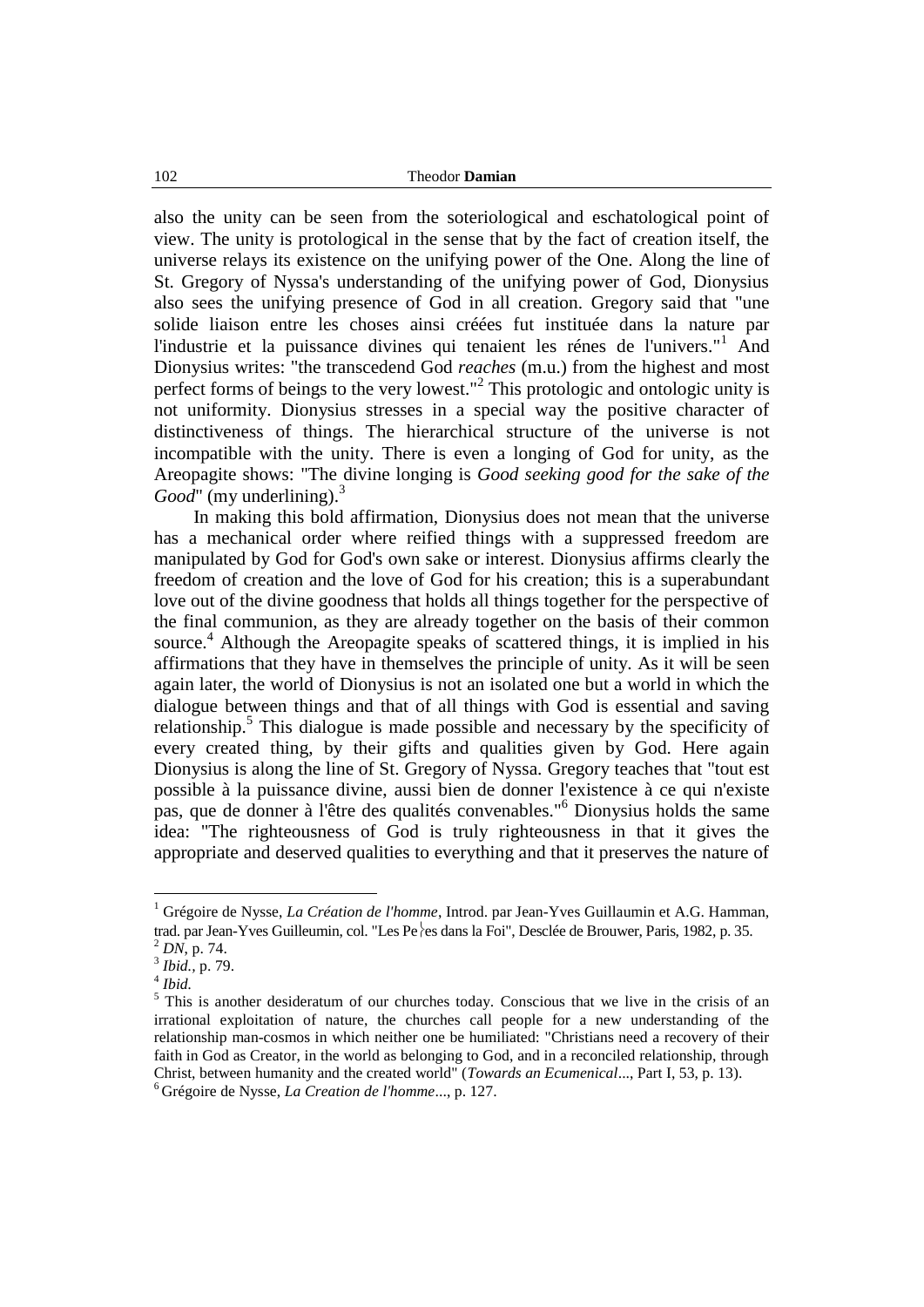each being in its due order and power."<sup>1</sup>

For Dionysius, the Incarnation of the Logos in Jesus Christ is the supreme sign of the creative power of God as a unifying providential presence in creation. The Incarnation as theurgy is something totally new<sup>2</sup> in the universe. It is compatible with the creation because, for Dionysius, as J. Jones shows, the nature of things is understood as logos: "the nature or the logos of a being is what determines the being to be what it is."<sup>3</sup> The Incarnation of the Logos as unifying power and love in the world, expresses the radical character of God's care for the world, in the fact that Incarnation is understood as the most radical and complete divine ecstosis.<sup>4</sup>

## **2.2.** *Soteriology*

In the general framework of soteriology, I will present Dionysius' doctrine on the return of all things to their Creator through purification and illumination. Union, the last stage of the ascent, will be presented in the framework of eschatology. The three stages of the ascent as return will be implied in the material which follows about various dionysion cosmological concepts.

### **2.2.1.** *The divine Providence*

Although I related here the Providence as that which leads things to their final accomplishment in God, to the soteriology, in Dionysius' thought the Providence has a much larger understanding. Generally speaking, it includes not only the return but the procession too.<sup>5</sup> First, we have the definition: Providence is "something in something but in a transcendent way; in no way is it nothing in nothing."<sup>6</sup>(!)

D. Rutledge says that Dionysian cosmology does not refer only to origination of the world through the divine power, but also it refers to the achievement of the world's purpose and its final destiny in God's communion.<sup>7</sup> In this sense, Providence is related to all creation in all is aspects and dimensions. It is the center of everything, everything has it for destiny; Providence proceeded the creation and, as he said about Logos and Good and Beautiful, etc., Dionysius asserts that it is in Providence that things hold together. "Because the Providence is there, the world has come to be and exists."<sup>8</sup>

 $^{1}$ *DH*, p. 113.

 $^{2}$  *Ep.* 4, p. 265.

<sup>3</sup> J. Jones, *op. cit.,* p. 63.

<sup>4</sup> *Ibidem*, p. 59.

<sup>5</sup> *DN*, p. 83.

<sup>6</sup> *Ep.* 9, p. 286.

<sup>7</sup> D. Rutledge, *op. cit.,* p. 3.

<sup>8</sup> *DH*, p. 54.

If in St. Justin the Martyr's theology the *Logos spermatikos* can be understood as having a providential function, in Dionysius' theology, the Providence as Logos functions too; One can see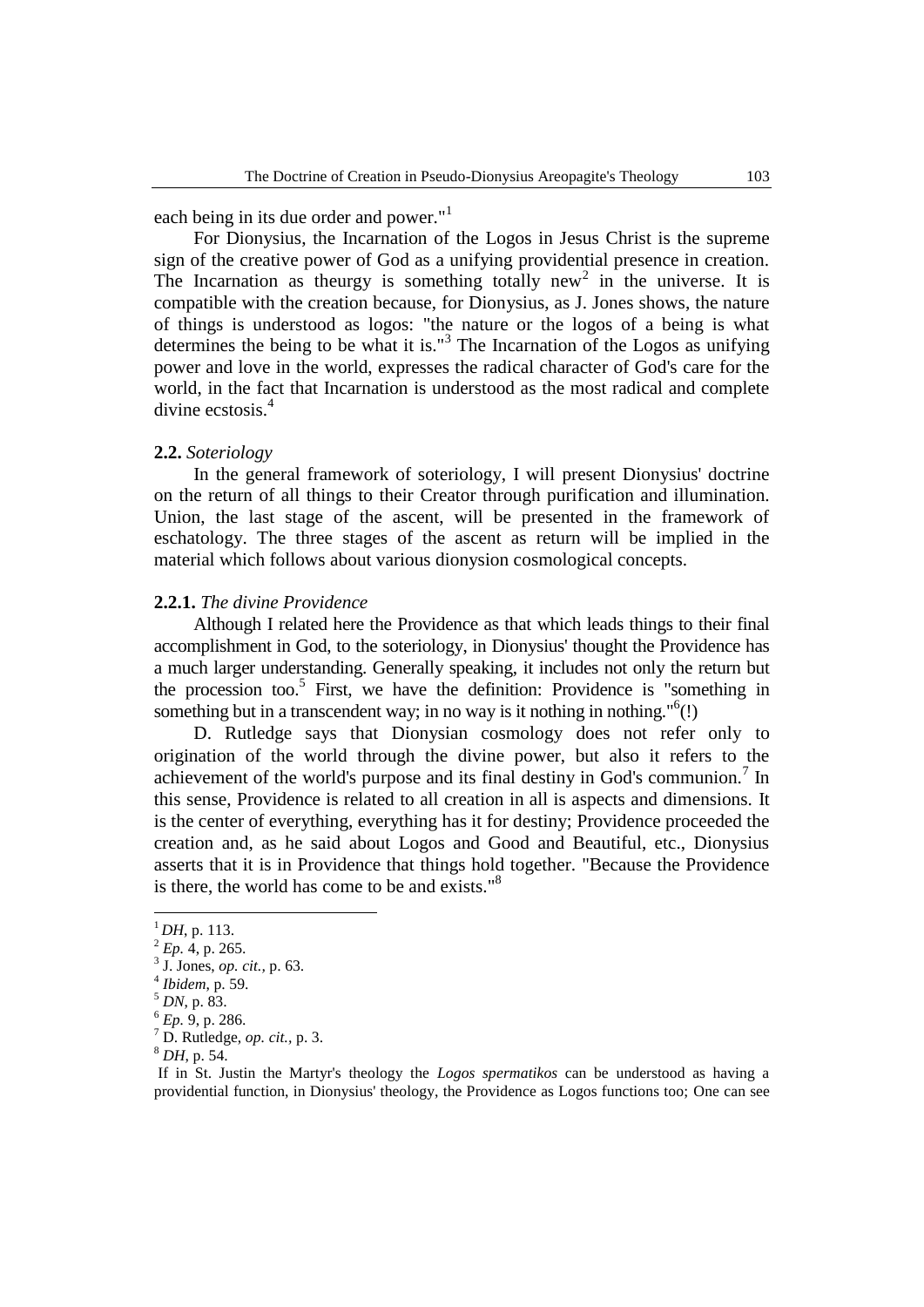Providence for Dionysius implies divine care for creation, for the spiritual growth of everything. This caring character of the Providence is stressed analogically by Dionysius when, giving an answer in a conflictual situation, he says: "Those who do not know must be taught, not punished. We do not hit the blind. We lead them by the hand."<sup>1</sup>

In the sense in which all creation is summoned up in the communion with its primary Cause, as the Providence exists before creation, the Areopagite teaches that "in some way everything partakes the Providence that flows out of the transcendent Deity."<sup>2</sup>

### **2.2.2.** *The longing for God*

For Dionysius, all things *must* desire, *must* (my underlining) yearn for the Beautiful, for God, for their Cause. $3$  This is compatible with their nature; they have the yearning in their nature; moreover, their nature is yearning. Not to desire is to run counter-nature. The longing as the dynamic of return has an anomnetical dimension and it is universal: "all things long for it (Cause); the intelligent and rational long for it by way of knowledge, the lower strata by way of perception, reminder by way of the stirrings of being alive and in whatever fashion befits their condition."<sup>4</sup>

The longing implies the unity of creation. One of the ways of realizing this unity, as it was mentioned, is knowledge, perception: "all things *are returned* (my underlining) to it (Cause) as their own goal; all things desire it. Everything with mind and reason seeks *to know* (my underlining) it, everything sentient yearns to perceive it, everything lacking perception has a living and instinctive longing for it, and everything lifeless and merely existent turns, in its own fashion, for a share of it." $5$ 

The final communion with God, is, in Dionysius' teaching, a synergetic work. In the text quoted above the double contribution is visible of this work: that of God, because things *are returned* and that of creation through the ardent, permanent, consuming desire.

The longing as connatural to beings, in relation to the Cause which is origin and final destiny of things, gives to the Cause the threefold dimensions: Protological, Soteriological, Eschatological.

<u>.</u>

in Dionysius a Logos Pronikos, .

<sup>1</sup> *Ep.* 8, p. 278.

 $^{2}$  *CH*, p. 156.

<sup>3</sup> *DN*, p. 79.

<sup>4</sup> *Ibid*., p. 75.

<sup>&</sup>lt;sup>5</sup> *Ibid*. This ardent and restless desire for the ultimate communion with God remembers St. Augustin: "Fecistis nos ad Te Domine post imaginem et similitudinem Tuam et inquietur est cor meum donec requiescat in Te."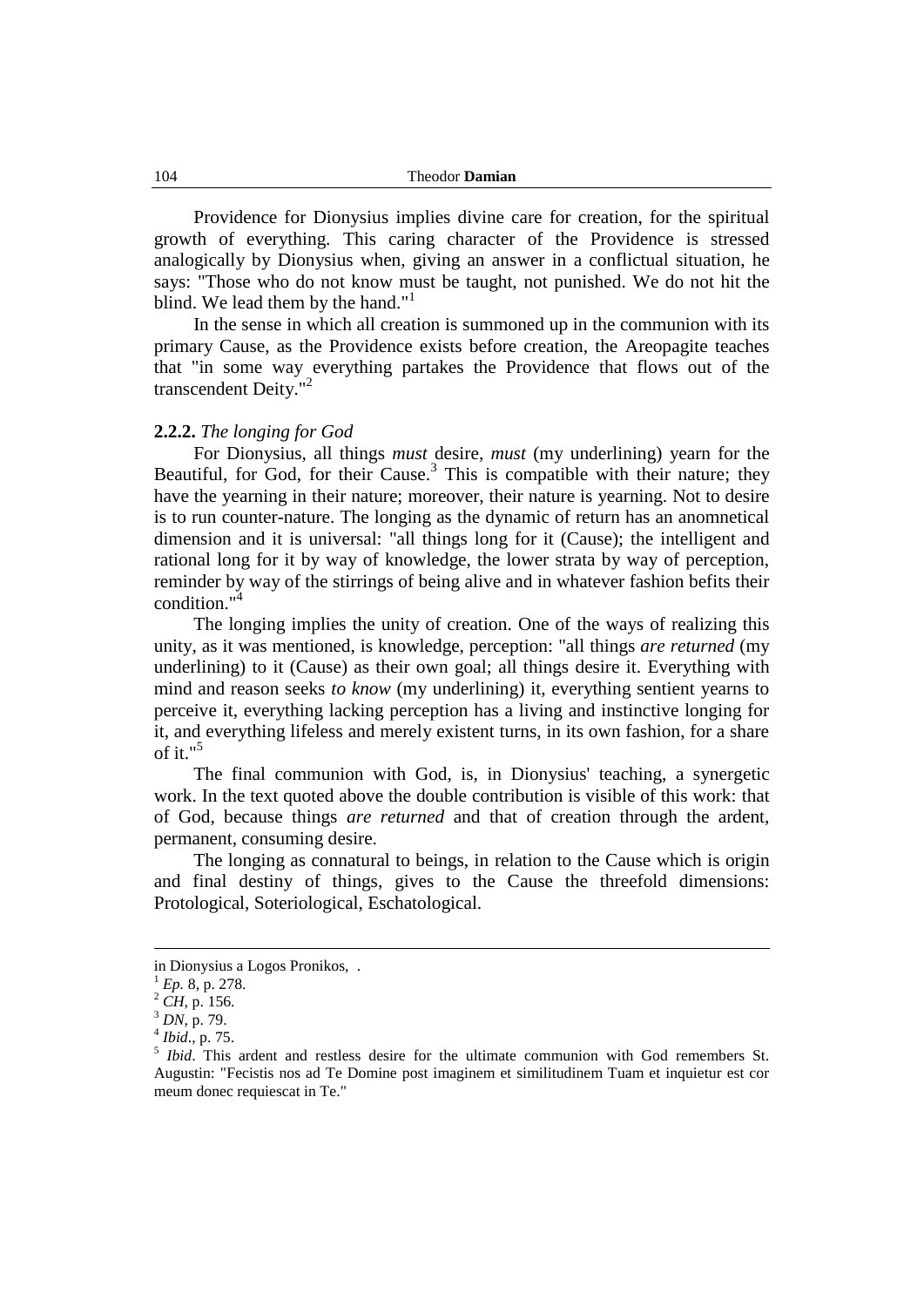### **2.2.3.** *The ascent as return*

The whole life in the world is conceived by Dionysius as a progress to true being, through the reception of the light in an increasing fullness.<sup>1</sup> The ascent needs purification and illumination and leads to union or perfection,<sup>2</sup> it is accomplished through the help of hierarchies, in a hierarchical order.<sup>3</sup> As J. Vanneste reads Dionysius, "le Bien, dans sa fonction ordinatrice qui est d'unifier,"<sup>4</sup> makes us to come back, and this happens by different means among which we have the analogy and the symmetry, the common measure, which has also the sense of understanding everything in relation to God. The analogy and symmetry are models, reasons, predeterminations offered by God to creation for its progression.<sup>5</sup>

The return has a doxologic character. Because the return is a synergetical work and because without God's help it is not possible,<sup>6</sup> in its way *back home* (my (my underlining), recognizing the One who is preserver, protector, unifier of all things,<sup>7</sup> the creation praises him, $^8$  it becomes a perpetual epiclesis, a chart of joy in an eucharistic celebration of a cosmic liturgy.

For Dionysius, the Procession, implies Return, because for him, like for Origen, the beginning and the end are one.<sup>9</sup>

If the return of all things,  $10$  is to be understood as a restoration of all things, then, it refers to the totality of creation, it embraces all the events of the History and their continuation in Eschaton, therefore, it includes the Resurrection of the dead, the Parousia; in this sense, the return is a kinship idea with that of Recapitulation.<sup>11</sup>

For Dionysius, in respect to the return of creation, God is the call: "come back."<sup>12</sup> But it is obvious throughout all his works that, as Paul Evdokimov would say, "one can never invent God, for one can never go toward God if one does not start from God."

### **2.2.4.** *Togetherness and salvation*

<sup>1</sup> D. Rutledge, *op. cit.,* p. 19.

<sup>2</sup> *EH*, p. 235.

<sup>3</sup> J. Vanneste, *op. cit.,* p. 29.

<sup>4</sup> *Ibidem.*

<sup>5</sup> R. Roques, *op. cit.,* pp. 62-63.

<sup>6</sup> *DN*, p. 56.

<sup>7</sup> *Ibid.,* p. 75.

<sup>8</sup> *Ibid.,* p. 56.

<sup>9</sup> Origen, *On First Principles*, Ed. by G.W. Butterworth, Gloucester, Mass., Peter Smith, 1973, p. 53. <sup>10</sup> *DN*, p. 75.

<sup>&</sup>lt;sup>11</sup> Irenaeus of Lyon, *Contre les Hérésies* I, 2, ch 10, 1, Ed. critique par A. Rousseau et L. Doutreleau, Ed. du Cerf, "Sources Chrétiennes", Paris, 1979, p. 157, and tom III, ch. 11,8; 16,6; 21,9; 21,10, Ed. critique par F. Sagnard, Ed. du Cerf, "Sources Chrétiennes", Paris, 1952, pp. 203, 293, 371. <sup>12</sup> *DN*, p. 51.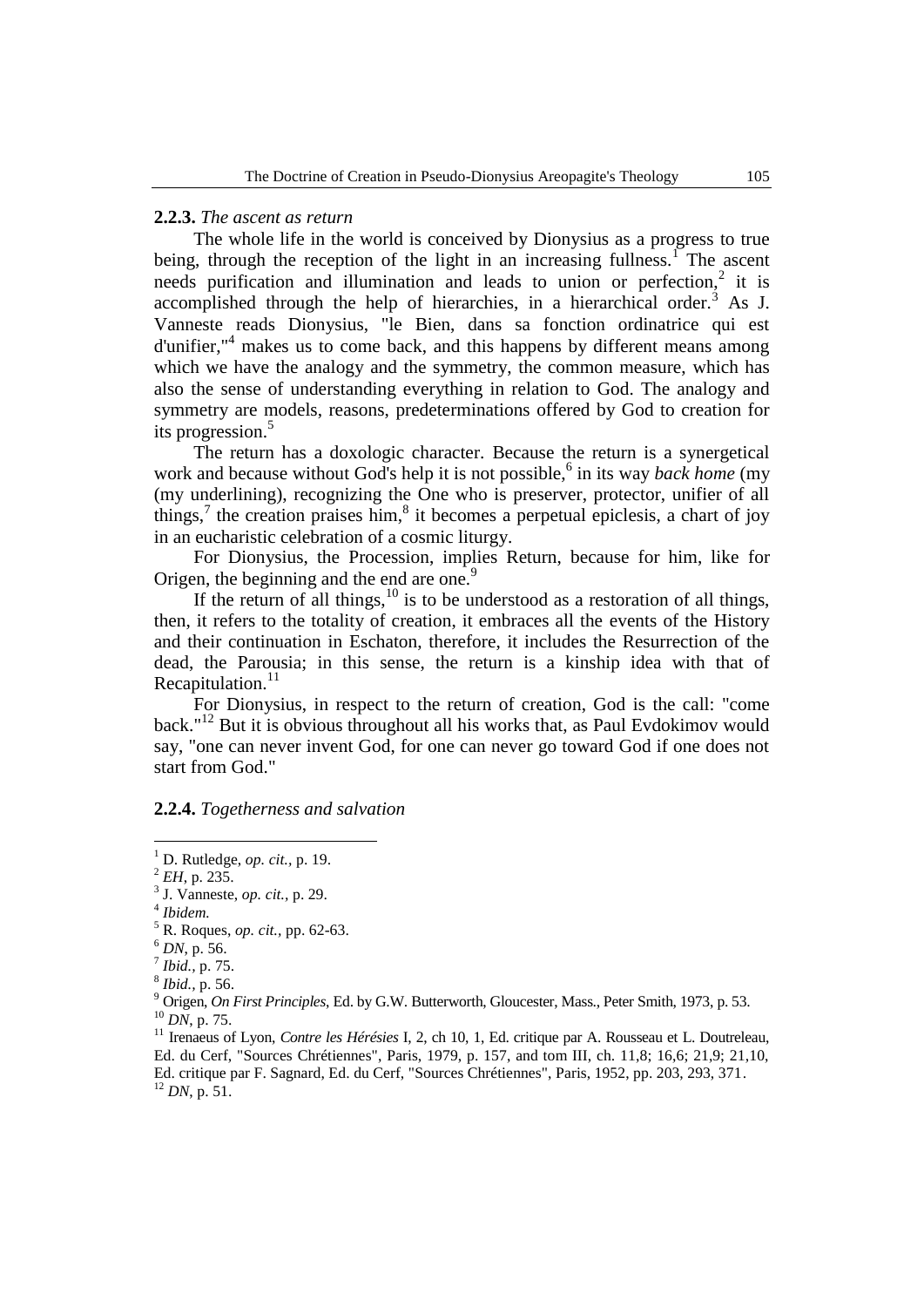The theme of togetherness of all things here, is in relation with that of unity of creation presented above. Although the idea in principle is common, there it was presented in protological perspective whereas here, it is developed in eschatological perspective.

Dionysius teaches that in God all things hold together, i him all is perceived and preserved.<sup>1</sup> "Each being looks at its source as the *agent of cohesion* (my underlining) and as an objective." Again, the Good is beginning and end; in it, "all things hold together and are maintained and preserved as if in some almighty receptacle."<sup>2</sup>

The togetherness of things is a key idea in Dionysius' cosmology. But he never forgets to explain that the togetherness is in God and accomplished by God. God holds things together because God sees them all and fills them with himself although he transcends everything.<sup>3</sup> The same idea was developed by St. Gregory of Nyssa<sup>4</sup> who wrote also that God as Theos sees all things everywhere, penetrates penetrates all, that is why we call him Theos, Seer of what is to be seen.<sup>5</sup> The return viewed this way in Dionysian works, actually equals salvation. What he says about salvation is not foreign to what he says about return. Salvation is, Dionysius writes, the preservation of all things in their proper places without change, conflict or collapse toward evil, to keep them in "peaceful and untroubled obedience to their proper laws," it is to keep the proportion of everything in things and among them, not to turn anything into conflict or disorder or in its opposite.<sup>6</sup>

It would seem that here salvation has a static dimension but Dionysius teaches that this cosmic harmony of which he speaks here is related to the idea of growth, $\frac{7}{1}$  of completion. "The nature of every thing in creation preserves what is due for that thing and what is necessary for it to attain its *completion*" (my underlining). $8$ 

One can see that the cosmology of Dionysius does not refer only to the origin of things and their destiny in Time as they go toward their final accomplishment in Eschaton, but he speaks as well about the inner structure of Things, about their interrelatedness and the laws that keep them in harmony. According to Dionysius, in every thing exist intrinsically the existential laws that lead them naturally to

<sup>1</sup> *Ibid.*, p. 99.

<sup>2</sup> *Ibid.*, p. 75.

<sup>3</sup> *Ibid.*, p. 126.

<sup>4</sup> See the note nr. 4.

<sup>5</sup> Gregory of Nyssa, "Answer to Eunomius' Second Book", in *A Select Library of Nicene and Post Nicene Fathers of the Christian Church, V,* transl. preface, Prolegomena and explanatory notes under the editorial supervision of Philip Schaff and Henry Wace, Eerdman Publishing Company, Grand Rapids, Michigan, Reprinted ed. 1988, p. 309.

<sup>6</sup> *DN*, p. 114.

 $^7$  *Ep.* 9, p. 288.

<sup>8</sup> J. Jones, *op. cit.,* p. 64.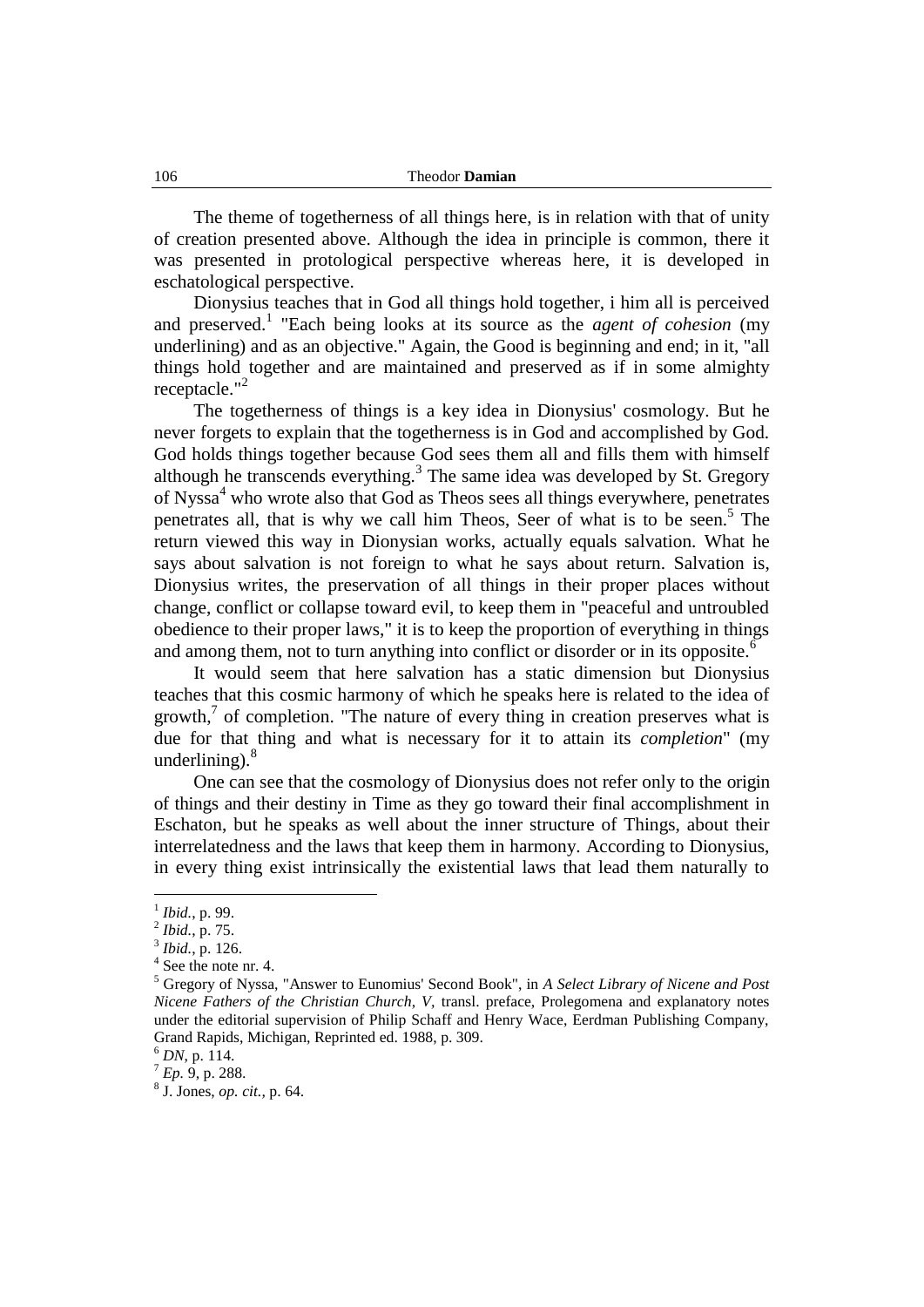completion, to the final unity in God, to salvation. But, in the case of human beings, these inner laws are to be obeyed, applied actively in life and in this sense, again, salvation has a dynamic character, not a static one. Also, it can be said that in Dionysius' thought, salvation is a preocess and a goal as well.

## **2.3.** *Eschatology*

All the subchapters in this part of the paper, in the framework of Eschatology, are related to the concept of union with God as the third stage of the spiritual ascent. Although they still may refer partially to the process, nevertheless, they refer in principle to the goal. Some of the ideas of this part were already presented above but whereas, there they were treated in a protological or soteriological sense, here they have in view the final goal of creation, Theosis.

## **2.3.1.** *Participation*

Gregory of Nyssa taught about the kinship (parenté) of things.<sup>1</sup> Continuing this idea in his teaching, Dionysius writes that all beings are deiform, that is why their participation in God is a natural necessity to them. Like salvation, the participation is a process and a goal at the same time. As a process, it leads to deification, but as a goal, it is deification. At that point the deiformity will be at its full although, this fullness will be in function of the capacity of subject's receptivity.<sup>2</sup>

As Pre-existent, as Cause of time and eternity and of all beings, God opens himself to participation by all creation. Dionysius even has the bold affirmation that "none among beings falls away"<sup>3</sup> from this participation. There are different levels of participation, according to the hierarchical order of creation. Of course, the first and most diverse participation in Deity is that of the angels.<sup>4</sup> Then, the intelligent beings participate in God in many ways and even the lower levels of existence, things without life, participate in Him because He is the existence of everything. $5$ 

Participation is a synergy. For example, knowledge of God is a participatory experience but this experience is not to be understood without the help of the divine energies.<sup>6</sup> Christos Yannaras reads in Dionysius that the Incarnation, the theandric person of Jesus Christ in the supreme foundation for the deifying participation.<sup>7</sup> This experience takes place in the Church as Christ's body where, with his nature regenerated by the communion with Christ, man becomes capable

<sup>1</sup> R. Leys, *L' Image de Dieu chez St. Grégoire de Nysse*, Desclée de Brouwer, Paris, 1951, p. 47.

<sup>2</sup> R. Roques, *op. cit.,* p. 62.

<sup>3</sup> *DN*, p. 99.

Here he does not explain about the fallen angels and their possibility or impossibility of participation. <sup>4</sup> *CH*, pp. 156-157.

<sup>5</sup> *Ibidem*.

<sup>6</sup> Ch. Yannaras, *op. cit.,* p. 105.

<sup>7</sup> *Ibidem*, p. 111.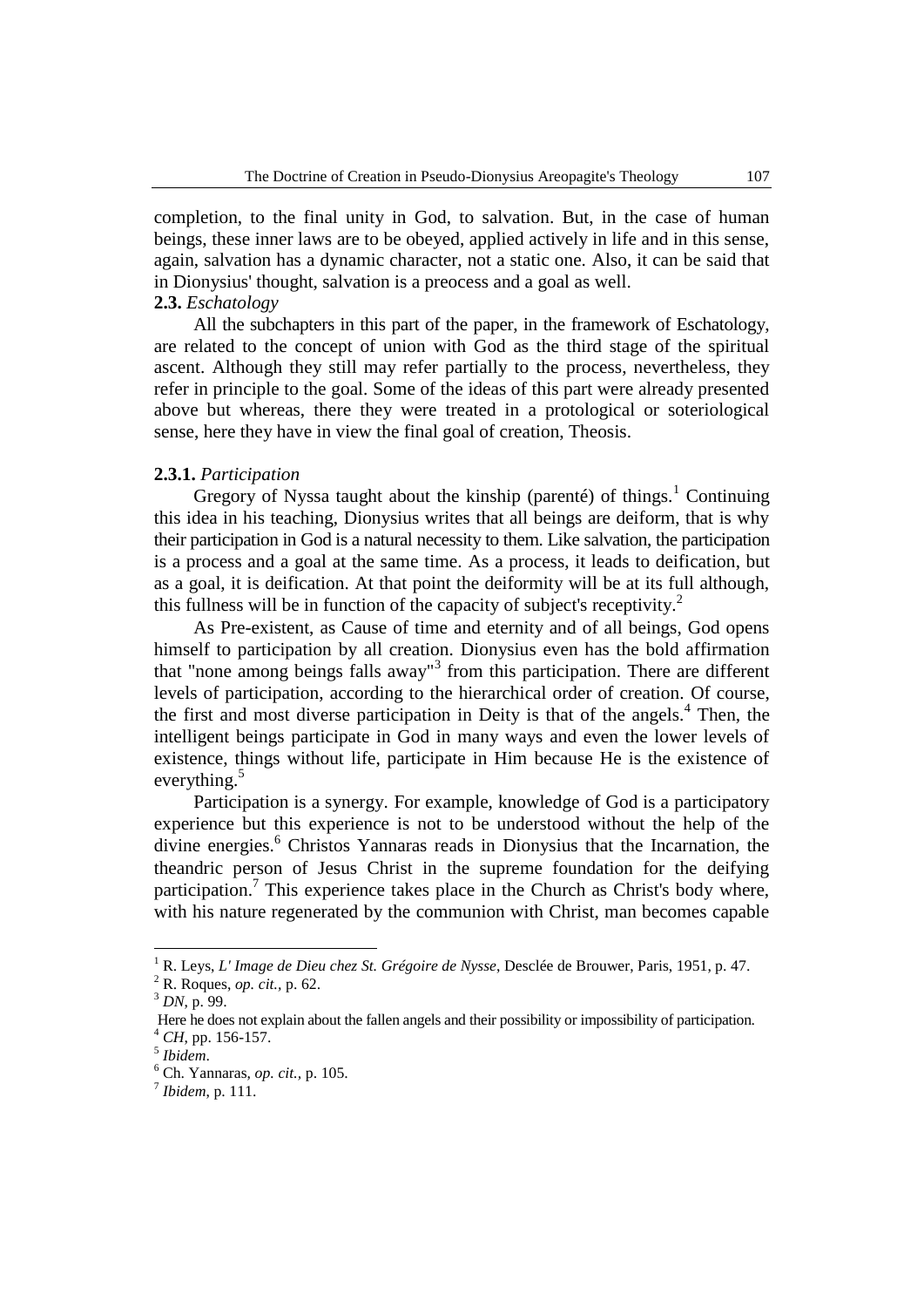"de refléchir la lumière."<sup>1</sup> Participation in the remedy of sin, of the broken relationship.<sup>2</sup>

## **2.3.2.** *Perichoresis*

By participation in Beauty, all things are in harmony with each other, in interrelationship of love. This interrelationship does not eliminate the identity of each of them.<sup>3</sup> This is perichoresis: unity in diversity, communion without confusion; confusion; not egalitarian, uniforming, depersonalizing collectivism but rich share in distinctiveness. Dionysius writes that God penetrates unhindered in and through all things, energizing them.<sup>4</sup> This is perichoresis related to God. But there is one related to creatures and this is possible only through their participation in God. In fact, nothing could exist without a share in the being and in the Source of everything, teaches the Areopagite.<sup>5</sup> Perichoresis as the deepest possible form of relation when, to use Vl. Lossky's expression, "Tout est immanent à tout," supposes the connaturality of things, it supposes leur "parenté": "Le monde ne peut subsister dans l'ordre et dans la beauté que par une certaine parenté de ses éléments."<sup>6</sup>

## **2.3.3.** *Unity in diversity*

This is already a part of the perichoretical relation between things. It speaks about the inner togetherness of every thing of which D. Bonhoeffer liked to speak also, about the communitarian ontologic dimension of every creature.

Dionysius emphasizes the intrinsic unity of every thing which is due, he says, to the peace, because "everything loves to be at peace with itself. This inward peace of things preserves the unity of each thing from any confusion or separation within themselves or from one another."<sup>7</sup> The peace not only maintains

 1 *Ibidem*.

<sup>2</sup> I quote again the WCC document *Towards an Ecumenical*...in order to once again stress the value of Dionysius' theology as an appropriate answer for the needs of our day: "We need a new concept that provides healing of relationship between human beings, between cultures, and between humanity and all creation...We need to begin by understanding ourselves as a part of the wholeness of God's creation" (Part I, 82, p. 18). And also: "Creation is not simply an initial act of God the Creator, but the liberating place of God's presence and ongoing activity, providing, sustaining, and protecting life. We are called to participate responsibly in this ongoing divine activity" (Part I, 71, p. 16).

<sup>&</sup>quot;Further, the integrity of creation implies that *every creature is related to every other creature* (m.u.) as part of one interdependent community. It is particularly important for human beings to learn this truth, for we have thought of ourselves as apart, above, separate from the rest of the creation. But we are part of the totality, sharing with the other parts of the creation a common dependence on the Creator. Nor are we strangers to the material world; we too are 'flesh' (Is. 40:11); we too receive our life, daily, at the hands of our Maker (Ps. 104:29-30)", (Part I, 85, p. 19).

<sup>3</sup> *DH*, p. 77.

<sup>4</sup> *Ibidem*, p. 116.

<sup>5</sup> *CH*, p. 156.

<sup>6</sup> R. Roques, *op. cit.,* p. 57.

 $^7$  *DN*, p. 123.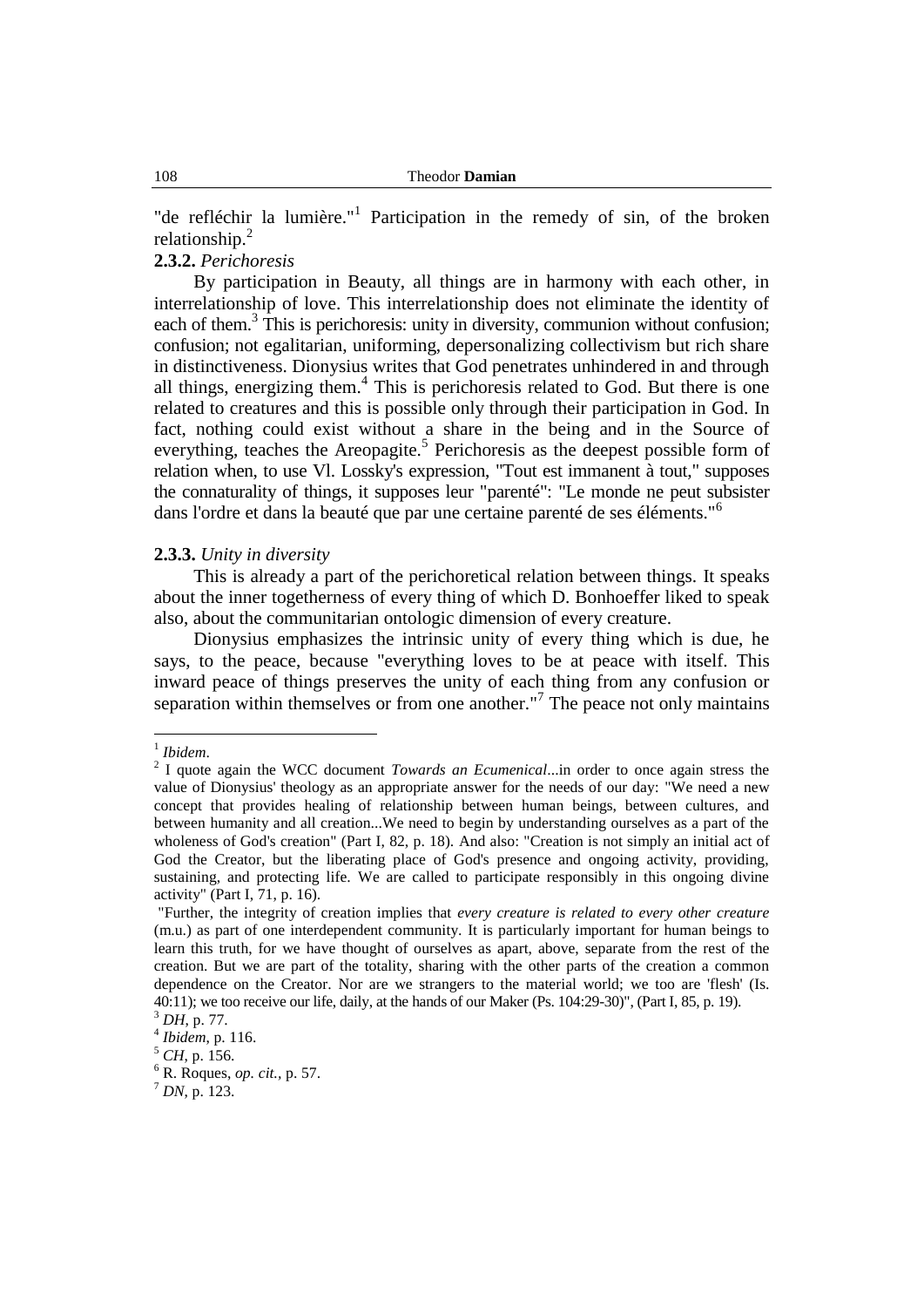maintains the inner unity of each thing but produces the harmony, the communion, the agreement of all things and returns them to the total unity.<sup>1</sup> This peace which grants identity to the elements through the qualities they have, $2$  and keeps them *inseparably* (my underlining) together, with no confusion, is divine power.<sup>3</sup> Following Plato and Origen,<sup>4</sup> Dionysius the Areopagite holds that the exemplars of everything pre-exist as a transcendent unity in God.<sup>5</sup> This idea is consistent with all his understanding of God as a Source or Cause. The unity in diversity is the harmony of creation and this is due to the manifestation of the divinity itself in every nature.<sup>6</sup>

### **2.3.4.** *Theosis*

The deification of creation in Dionysius' theology is bound to the sacramental life in the church. This is the sacrament or sacraments that bring about the purification, the illumination and the perfection.<sup>7</sup> The Eucharist especially is the sacrament of union, it dignifies human being and in that, the whole creation. In that, man leads the entire creation to spiritualization stage in which it will be resumed into the spirit.<sup>8</sup>

It seems that using so many expressions like "all things", "everything", "all creation", Dionysius would hold the concept of *Apokatastasis* of Origen, in the sense of a final restoration of the total creation, even of the evil angels.

R. Roques says that Dionysius does not hold this doctrine except for the fact that he uses two times the word *Apokatastasis* but in a pure cosmological sense (in DN 6976 and 892 d).<sup>9</sup>

However, even if Dionysius does not use this doctrine in Origen's complete meaning, there are enough reasons to consider that the Areopagite held it. He did not explain much on that in a special way as Origen did, but even when he uses the word *Apokatastasis* in a cosmological sense, this implies precisely the whole creation and in that, it is a reason to consider that this doctrine was not foreign, nor even marginal in Dionysius' thought.

It is clear that the perspective of deification, through sacramental participation,<sup>10</sup> and especially through Eucharist,<sup>11</sup> in the divine life, is for the

<sup>1</sup> *Ibidem*, pp. 121, 123.

<sup>2</sup> *Ibid*.

<sup>3</sup> *Ibid.*, pp. 111, 122.

<sup>4</sup> Origen taught that the creation ever existed in God's mind in form and outline and there was never a time when the prefiguration of those things did not exist in God (*On First Principles*..., p. 42).

<sup>5</sup> *DH*, p. 102.

<sup>6</sup> J. Jones, *op. cit*., p. 63.

<sup>7</sup> *EH*, p. 248; also *Dictionnaire de Spiritualité*..., col. 279.

<sup>8</sup> D. Rutledge, *op. cit.,* p. 13.

<sup>9</sup> *Dictionnaire de Spiritualité*..., col. 251.

<sup>10</sup> *EH*, p. 217.

<sup>11</sup> *Ibidem*, p. 209.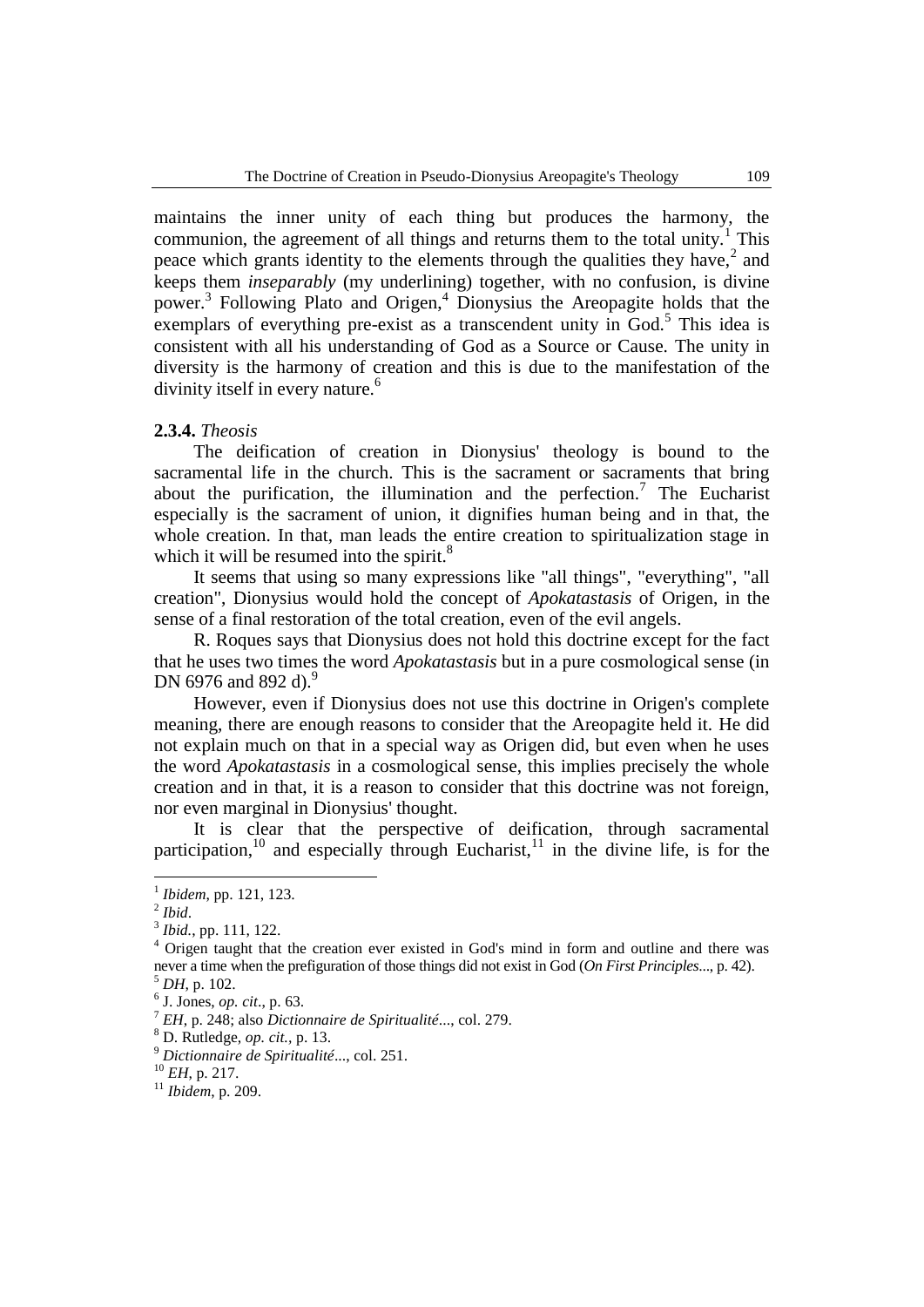whole of creation and it was shown that creation, in Dionysius' thinking, encompasses both visible and invisible world. He believes that man is indeed divine<sup>1</sup> and has the *right* (my underlining) to commune the divine realities.<sup>2</sup>

The deification is also a process and a goal. As a process, it is facilitated by the hierarchical orders; this is the aim of hierarchies: to help for deification, for the assimilation in God. It is understood that first, in the process of deification, are those made godlike<sup>3</sup> and then, through them the whole creation. Ultimately, theosis is founded on the power of  $God<sup>4</sup>$  and his generous self-giving<sup>5</sup> out of love love for the whole creation.

### **2.3.5.** *The Mystery*

All things that so far have been presented here as a kataphatic approach to God, in their final development, according to Dionysius, turn into apophasis. All things in creation long, tend toward unity in God. If the first two stages of the spiritual ascent imply some accumulations, like of knowledge for instance, the unity as the third stage implies total detachment. Detachment of any knowledge, abandonment of being, going away from everything, ek-stasis. This is the culmination, the realization of mystical unity, through ek-stasis, when one enters the darkness of unknowing. 6 This divine darkness which is actually the unapproachable light<sup>7</sup> is equivalent with an "inebriation" in God. Dionysius, in his his apophatic theology, speaks also about God's "inebriation" or "drunkenness" in the sense of the total transcendence of any possible understanding. "God is beyond being itself. As 'drunk', God stays outside of all good things, being the superfullness of all these things."<sup>8</sup>

In its ultimate reality, for Dionysius every thing is a mystery; man<sup>9</sup> as well as as all creation. Einstein understood that when he said that the most incomprehensible thing in the world is that the world should be comprehensible. Also, any relation between things and between creation and God is mystery; everything is a silent but clear witness of "l'infinie transcendance de l'absolue

<sup>1</sup> For the divinity of man, but from a different perspective, see N. Berdyaev, *The Meaning of the Creative Act*, Victor Gallancz Ltd., London, 1955, p. 146.

<sup>2</sup> J. Vanneste, *op. cit.,* p. 29.

<sup>3</sup> *DN*, p. 112.

<sup>4</sup> *Ibidem.*

<sup>5</sup> *Ibid.,* p. 127.

<sup>6</sup> *Ep* 1, p. 263 and J. Jones, *op. cit.,* p. 96.

 $^{7}$  *Ep* 5, p. 265.

<sup>8</sup> *Ep* 9, p. 287.

<sup>&</sup>lt;sup>9</sup> Man cannot know himself; this is evident also in Theophilos of Antioch's answer given to an atheist: "Montre-moi ton homme et je te montrerai mon Dieu"!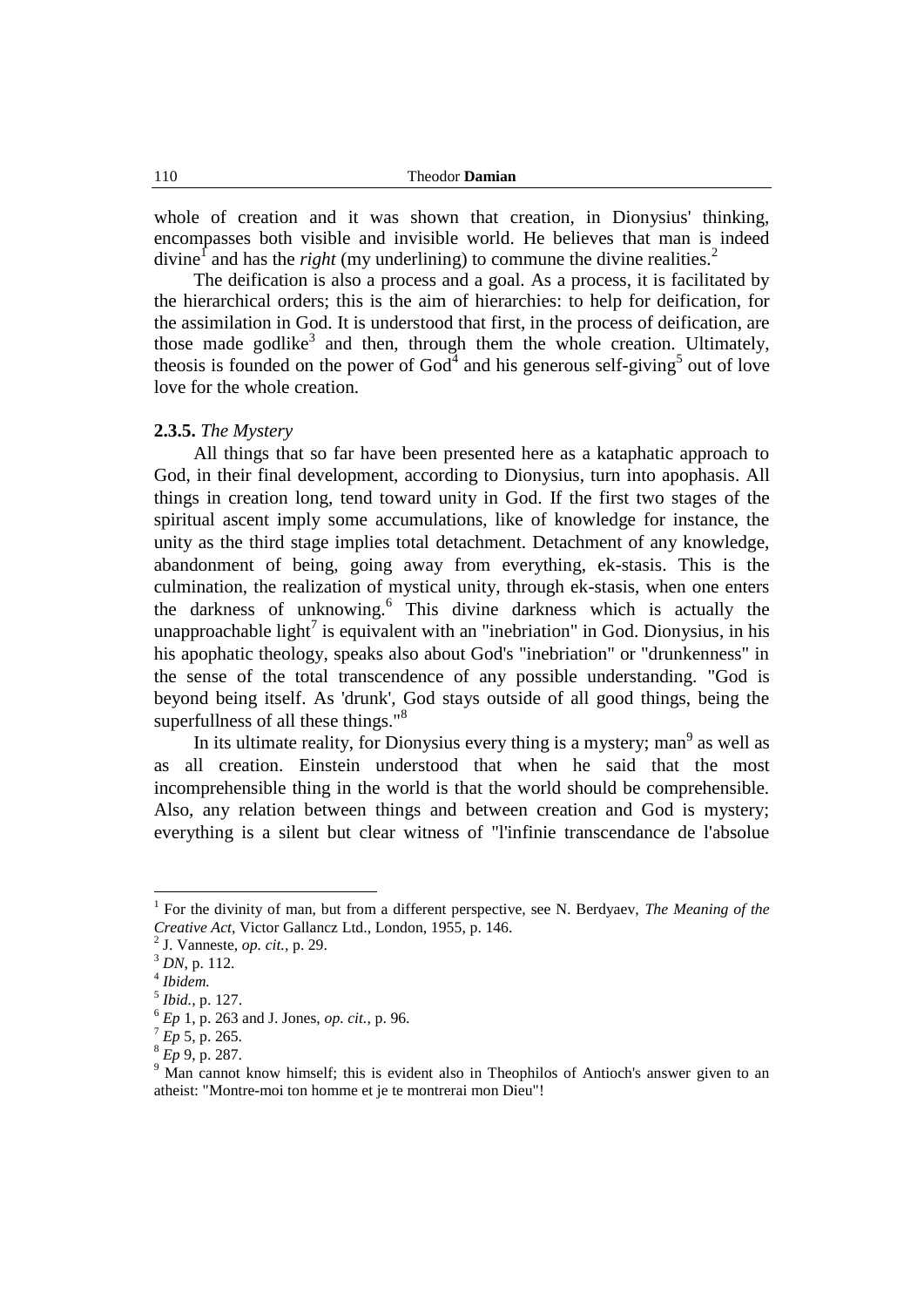Incognoscibilité."<sup>1</sup>

## **3. Conclusions**

For Dionysius, the world is a theurgy; therefore, the world belongs to God. The cosmos in its reality is a hierarchic and triadic order. This order is a sacred one. Its essential function is of mediation for deification. The whole creation reveals God although God cannot be seen.<sup>2</sup> The universe as theophany and place of God's manifestations, silently and mystically speaks of the divine majesty, sovereignty and glory and by its very existence is a praise of God. All divine attributes: Cause, Source, One, Beauty, Good, Power, Love, Measure, etc. are related to creation.

It is in relation to cosmology that he develops his doctrine of God. In doing so, he does not marginalize or neglect the biblical revelation; this is visible in the abundance of his scriptural references. However, it can be said that Dionysius' way of developing his theology and cosmology lets us hear what the world has to say about God. One of the emphasis of his cosmology is related to the Cause and the way in which the Creator is present in creation. Sometimes, there may be noticed contradictions or seemed contradictions in his thought and as well antiquities or dualisms. In fact, most of the time, these all constitute precisely the dynamic and the dialectic of his apophatism. For instance, when at one time, he says that God is Light, Good, Beauty and at another time, that God is not these things but their Source, (a fact which seems to be a contradiction or at least, a dualistic way of thinking), actually he is using the kataphatic and the apophatic way together, in the making of a mystical theology.

The reason for which sometimes, apparently he speaks separately of God as Being, Cause, Source, Beauty, etc. is not because he would let it be understood that there are separations and divisions in the Deity but it can appear so because of the method he uses to structure his books, especially *The Divine Names*.

He even specifies, to avoid any misinterpretation, that what he affirms about a name is also valid for the other names and all affirmations together are applied to the same one and eternal God.

Dionysius the Areopagite presents to the world a dignifying understanding of creation, a doctrine in which human beings, history and the universe have value. This makes his cosmology and theology be valuable and contemporary to use. The way it is conceived and developed, his teaching is an encouragement and an answer to the search of our people today to find and build a new type of relationship, to reinvent the communion, to find man's right position *coram mundo* and *coram Deo*, as it is significantly illustrated in the recent WCC

<sup>1</sup> J. Vanneste, *op. cit.,* p. 22.

<sup>2</sup> R. Roques, "Preface" to *Pseudo-Dionysius; The Complete Works*..., p. 6.